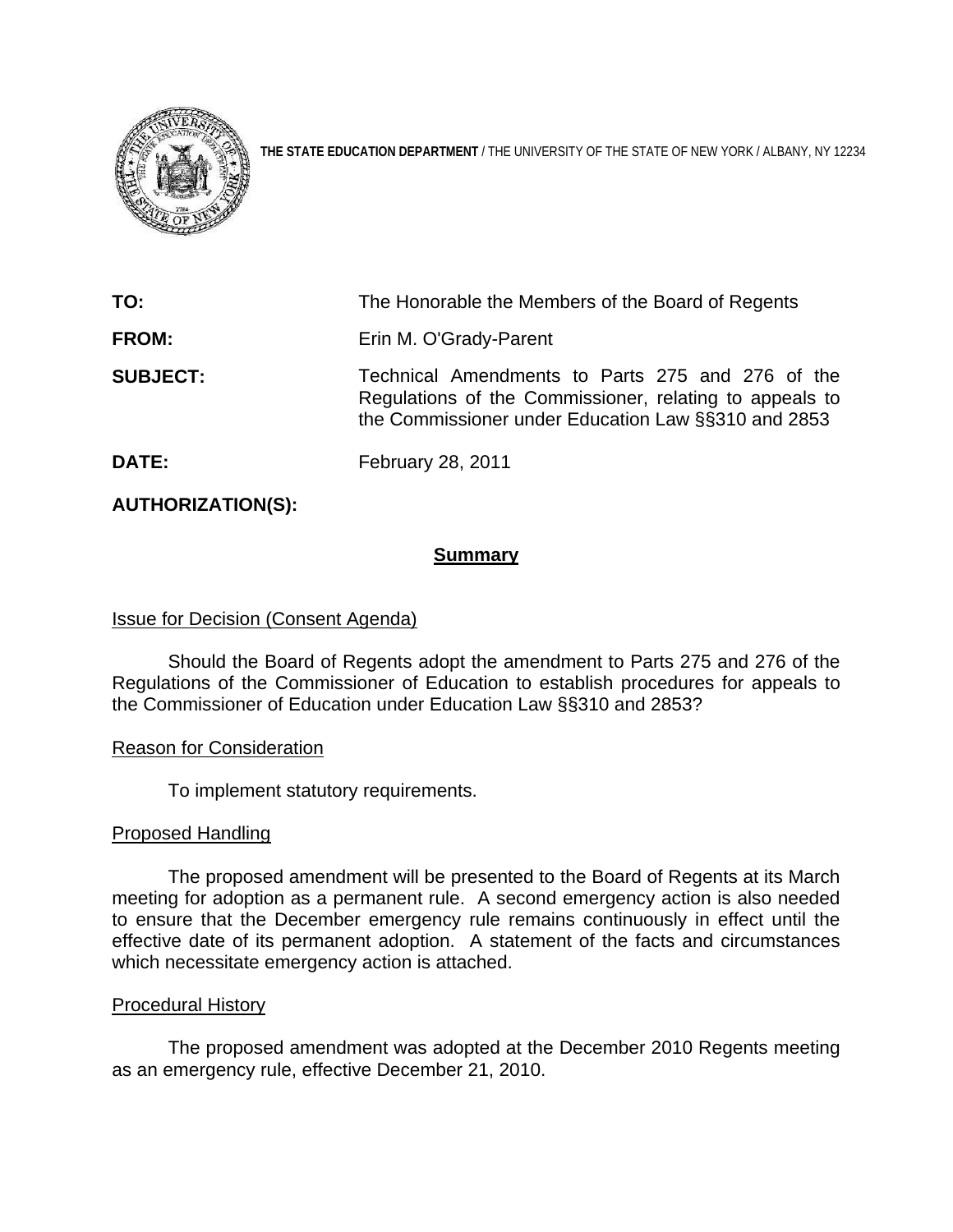## Background Information

The proposed amendment enacts technical amendments to Parts 275 and 276 of the Commissioner's Regulations to establish special procedures for appeals relating to New York City charter school location/co-location and building usage plans brought pursuant to Education Law §§310 and 2853(3)(a-5). The statute requires that §310 appeals involving the following subjects must be handled on an expedited basis:

- determinations by the New York City School District to locate or co-locate a charter school within a public school building;
- implementation of and compliance with the building usage plan developed pursuant to Education Law §2853(a-3); and
- revision of a building usage plan that is appealed on the grounds that the revision fails to comply with Education Law §2853(3)(a-3)(2)(B), which requires the plan to provide for collaborative use of shared resources and spaces between the charter school and the non-charter schools which assures non-charter school students equitable access to the facilities in a similar manner and at reasonable times as provided to charter school students.

 The proposed amendment modifies existing notice, service and filing requirements in Parts 275 and 276 of the Commissioner's Regulations to accommodate the short time frames imposed by the statute and otherwise implement procedures in such expedited appeals consistent with statutory requirements.

 A Notice of Proposed Rulemaking was published in the State Register on December 29, 2010. A copy of the express terms and an Assessment of Public Comment are attached. Supporting materials for the proposed amendment are available upon request from the Secretary to the Board of Regents.

 Since publication of the Notice of Proposed Rule Making, a nonsubstantial revision was made in response to public comment to clarify that a memorandum of law is not required; but that if a party chooses to submit a memorandum of law, it must be submitted with the party's petition, answer or reply, as applicable.

### Recommendation

It is recommended that the Board of Regents take the following action:

 VOTED: that subdivision (b) of section 275.3, subdivisions (a) and (b) of section 275.8, the opening paragraph of subdivision (a) of section 275.9, subdivision (a) of section 275.11, subdivision (a) of section 275.13, subdivision (a) of section 275.14, and subdivision (a) of section 276.4 of the Regulations of the Commissioner of Education, be amended, and that subdivision (d) of section 276.1, subdivision (g) of section 276.2, subdivision (c) of section 276.5, subdivision (f) of section 276.8 and section 276.11 of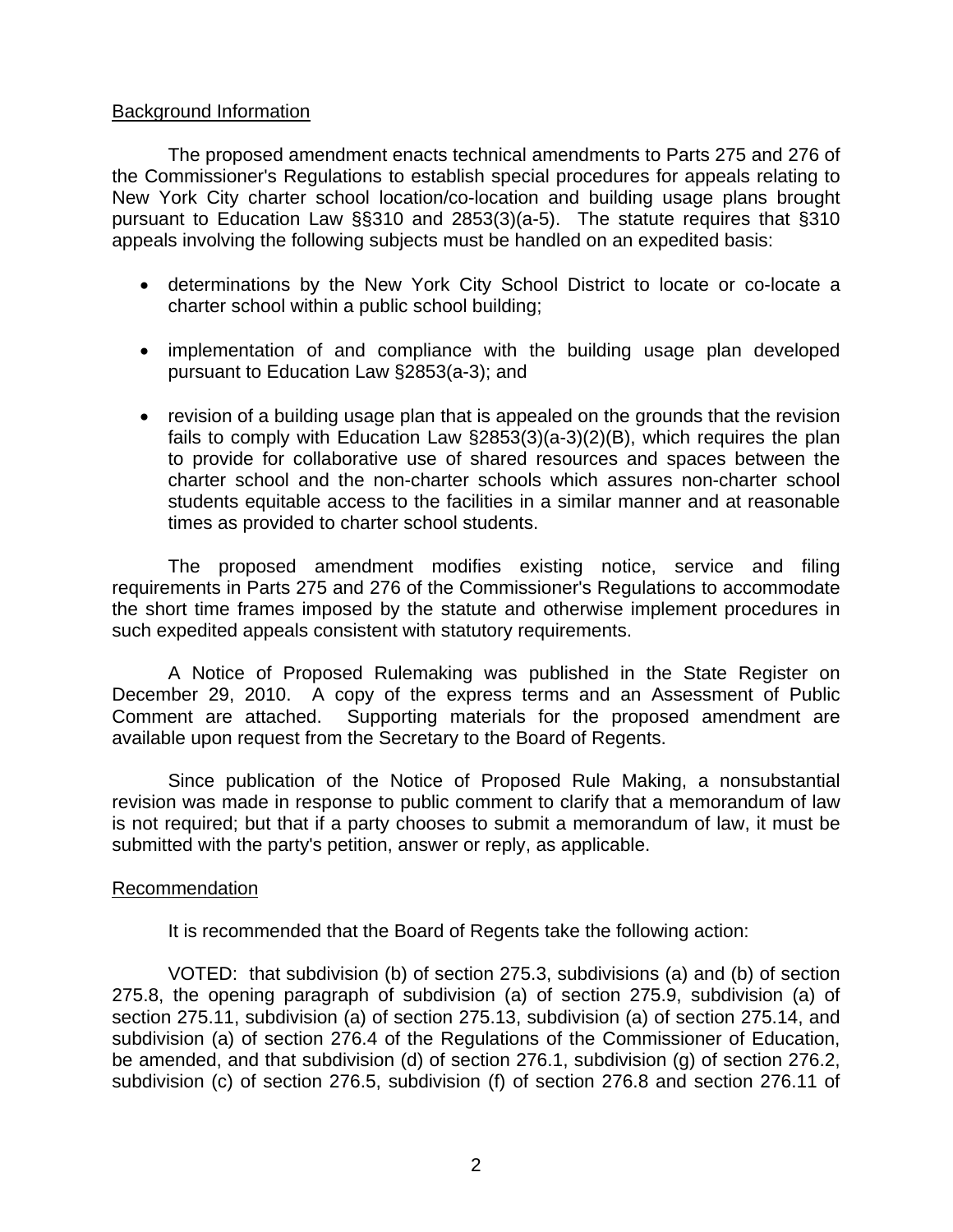the Regulations of the Commissioner of Education, be added, as submitted, effective March 30, 2011, and it is further

 VOTED: that subdivision (b) of section 275.3, subdivisions (a) and (b) of section 275.8, the opening paragraph of subdivision (a) of section 275.9, subdivision (a) of section 275.11, subdivision (a) of section 275.13, subdivision (a) of section 275.14, and subdivision (a) of section 276.4 of the Regulations of the Commissioner of Education, be amended, and that subdivision (d) of section 276.1, subdivision (g) of section 276.2, subdivision (c) of section 276.5, subdivision (f) of section 276.8 and section 276.11 of the Regulations of the Commissioner of Education, be added, as submitted, effective March 22, 2011, as an emergency action upon a finding of the Board of Regents that such action is necessary for the preservation of the general welfare in order to ensure that the emergency rule adopted at the December 2010 Regents meeting remains continuously in effect until the effective date of its adoption as a permanent rule, and thereby avoid disruption to the process for expedited appeals relating to New York City charter school location/co-location appeals and building usage plans brought pursuant to Education Law §§310 and 2853(3)(a-5), and decisions rendered therein.

### Timetable for Implementation

 The proposed amendment was adopted at the December 2010 Regents meeting as an emergency rule, effective December 21, 2010 and will expire on March 21, 2010. If adopted at the March Regents meeting, the emergency rule will become effective on March 22, 2011 and the permanent rule will become effective on March 30, 2011.

**Attachment**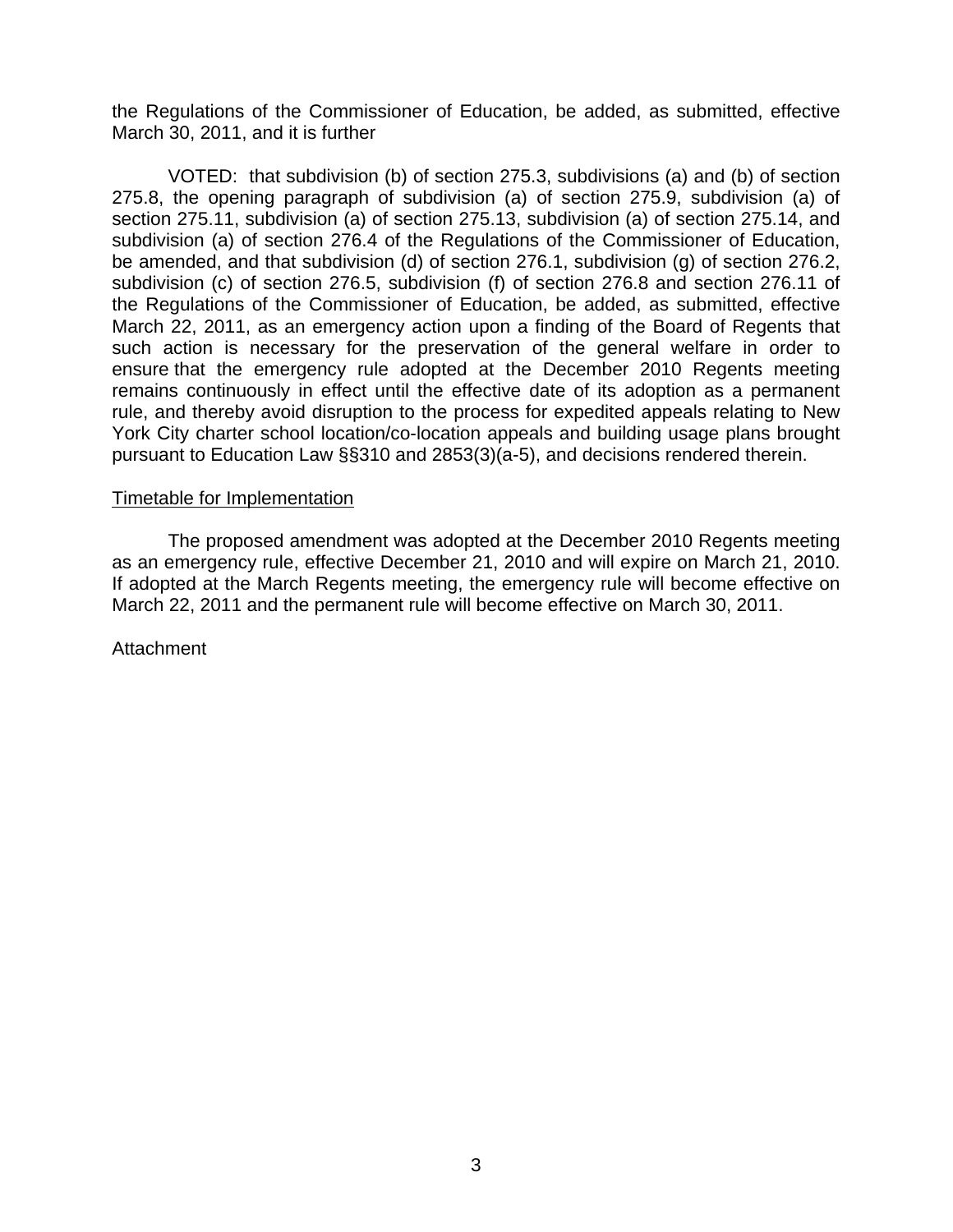PROPOSED AMENDMENT OF PARTS 275 AND 276 OF THE REGULATIONS OF THE COMMISSIONER OF EDUCATION PURSUANT TO EDUCATION LAW SECTIONS 101, 207, 305, 310, 311 AND 2853 AND CHAPTER 101 OF THE LAWS OF 2010, RELATING TO PROCEDURES IN CHARTER SCHOOL LOCATION/CO-LOCATION APPEALS

### ASSESSMENT OF PUBLIC COMMENT

 Since publication of a Notice of Proposed Rule Making in the State Register on December 29, 2010, the State Education Department received the following comments:

1. COMMENT:

 The underlying purpose of Education Law §2853(a-5) in permitting "ten days" for a response by the New York City Department of Education and "ten days" for adjudication by the Commissioner, was to expedite appeals to quickly settle space disputes in New York City. Since the Stay provisions of section 276.1 will not be available in appeals pursuant to §2853(a-5), allowing more time to answer by defining "day" as a business day in section 276.11(a)(2) seems inconsistent with the expedited nature of the process. It is recommended that the proposed rule be revised to delete references to "business day".

#### DEPARTMENT RESPONSE:

 The Department believes it is not inconsistent with the authorizing statute, and it is reasonable and appropriate under the circumstances, for the proposed rule to define "days" to mean "business days". The expedited process established in the statute must be consistent with due process requirements. As a matter of fundamental fairness, the use of business days ensures that all parties have a full and fair opportunity to prepare their respective pleadings and ensures that the Commissioner has a full and fair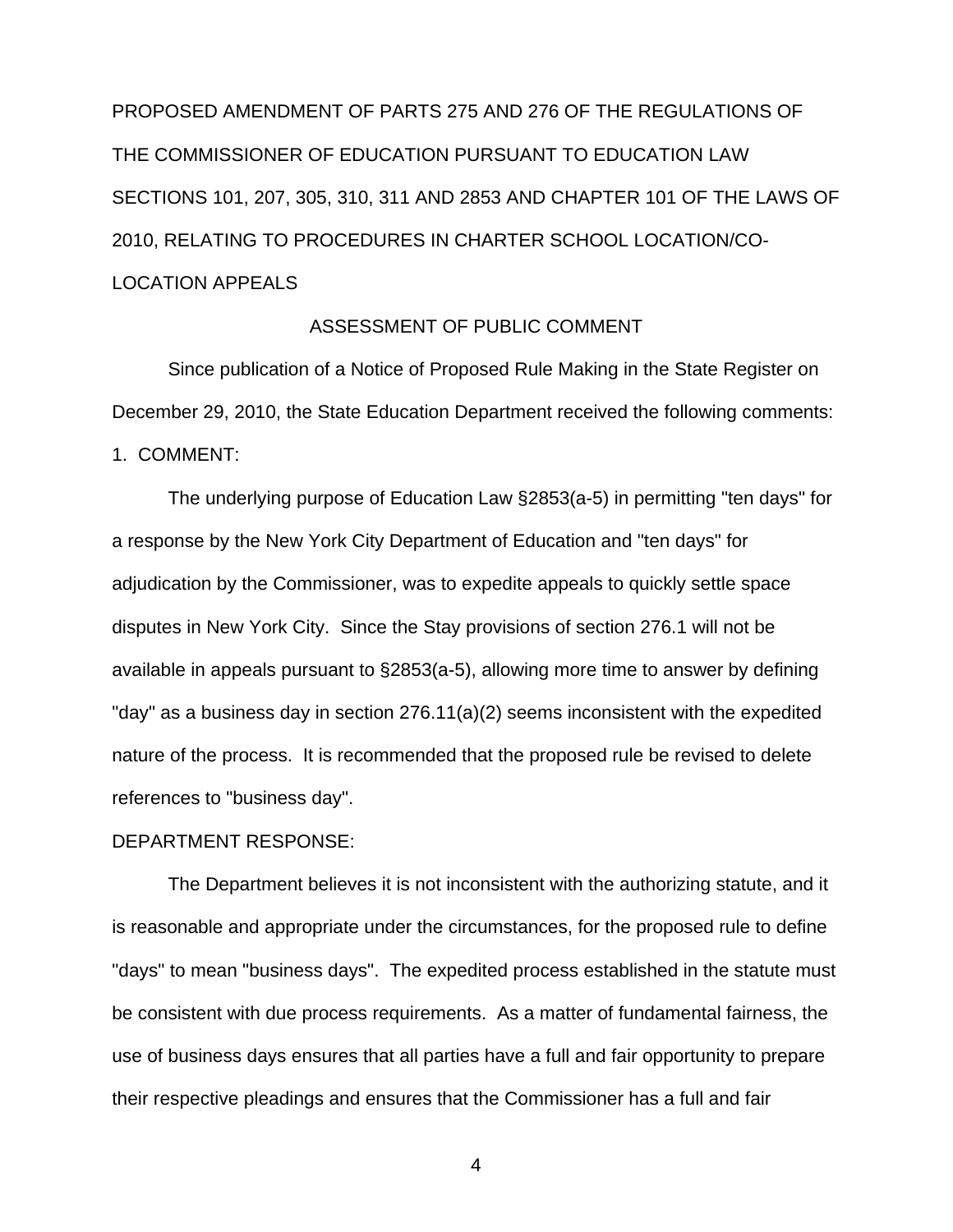opportunity to analyze the papers submitted by the parties before the rendering of a decision. The Legislature could not have intended that by serving a petition on the Friday before a three-day holiday weekend, the time for the NYC Department of Education and charter schools to respond could be effectively reduced to five business days. Nor could it have intended that the Commissioner's time to consider and decide the appeal to be similarly compromised. By using business days throughout, the proposed rule effectuates an expedited process yet provides sufficient and appropriate time for the preparation and review of the parties' papers.

#### 2. COMMENT:

 The co-location appeal process in the proposed rule makes it difficult for a person to file an appeal without legal counsel. The new procedures in proposed section 276.11 appear to require that a memorandum of law must be filed by a petitioner and most petitioners will need the assistance of legal counsel to prepare the memorandum of law. This will discourage individuals who cannot afford an attorney from submitting an appeal. It is recommended that the proposed regulations be revised to remove the requirement for legal memoranda altogether or, at a minimum, the regulations should make clear that the legal memoranda are optional.

#### DEPARTMENT RESPONSE:

 It is not the intent of the Department to require a petitioner, or any party, to file a memorandum of law. The purpose of the provisions in 276.11(c)(1) and (f) is to require that if a party chooses to submit a memorandum of law, it must be served with the petition, answer or reply, as applicable. The proposed rule has been revised to clarify this.

### 3. COMMENT: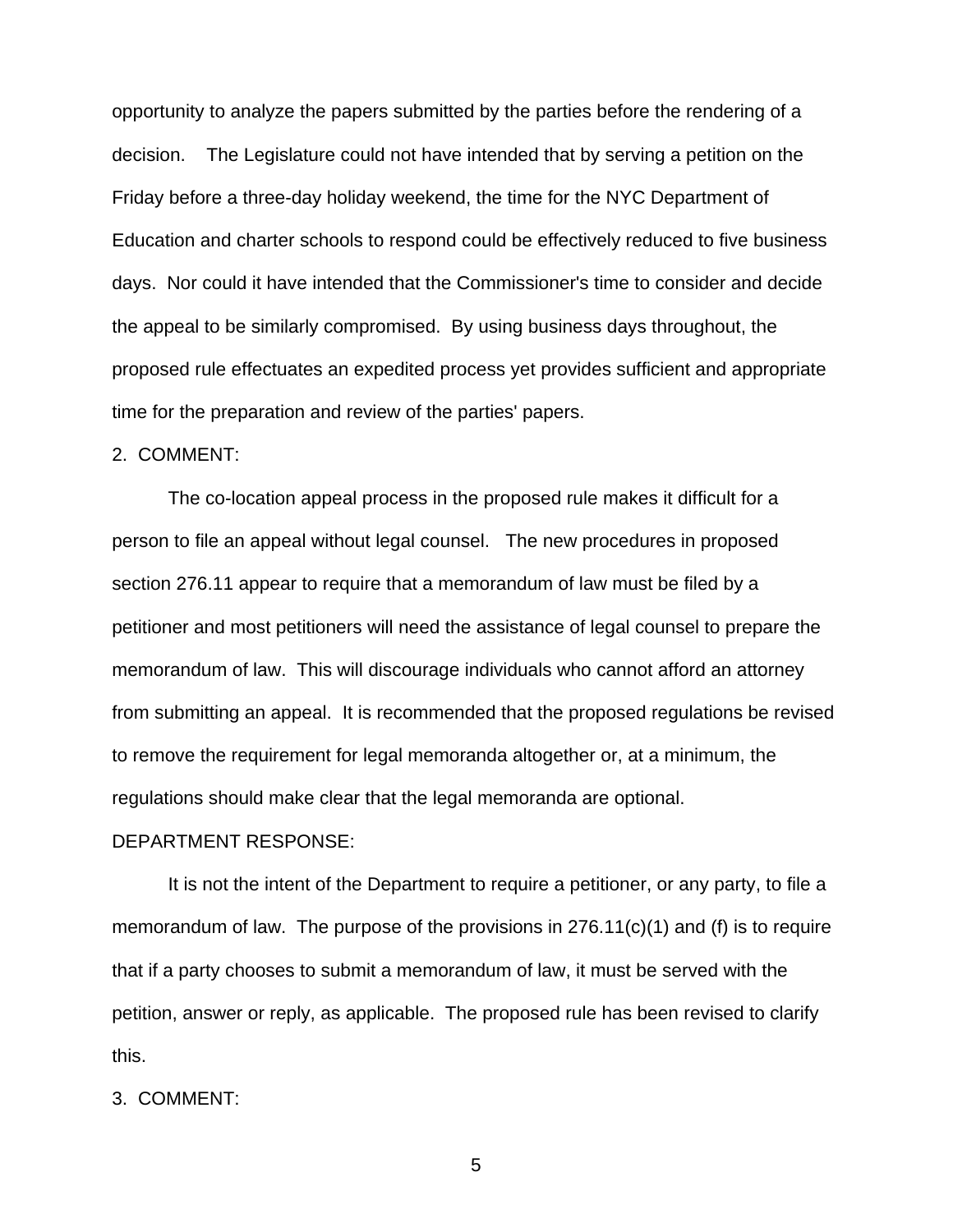The proposed filing and service requirements impose a financial barrier for some petitioners. Proposed section 276.11(d) requires that the petitioner file the pleadings with the Department's Office of Counsel "by personal delivery, express mail delivery, or equivalent means reasonably calculated to assure receipt of such pleading or paper within one business day of such service." By eliminating the ability for a petitioner to file by mailing the petition to the Office of Counsel, the proposed rule significantly increases the cost associated with filing an appeal, which may discourage especially low-income parents from filing an appeal.

In addition, proposed section  $276.11(e)(2)$  requires that service of all pleadings other than the initial petition be made "by personal delivery or next day delivery by express mail or a private express mail service" instead of by regular mail, and will increase the costs of an appeal. The proposed rule further provides that such pleadings may, upon consent, be served by electronic mail, but many people with limited finances do not have easy and affordable access to electronic mail.

### DEPARTMENT RESPONSE:

 The special service and filing requirements for co-location appeals are necessary to ensure that pleadings are served and filed as soon as possible so that the Commissioner may adjudicate such appeals within the 10-day timeframe required by Education Law §2853(3)(a-5). To allow service and filing by regular mail will delay the adjudicatory process by two, three or more days and severely restrict the time remaining within which the appeals must be adjudicated under the statute.

#### 4. COMMENT:

 Adoption of the proposed amendment as an emergency rule does not appear necessary. Chapter 101 of the Laws of 2010 was signed into law on May 28, 2010,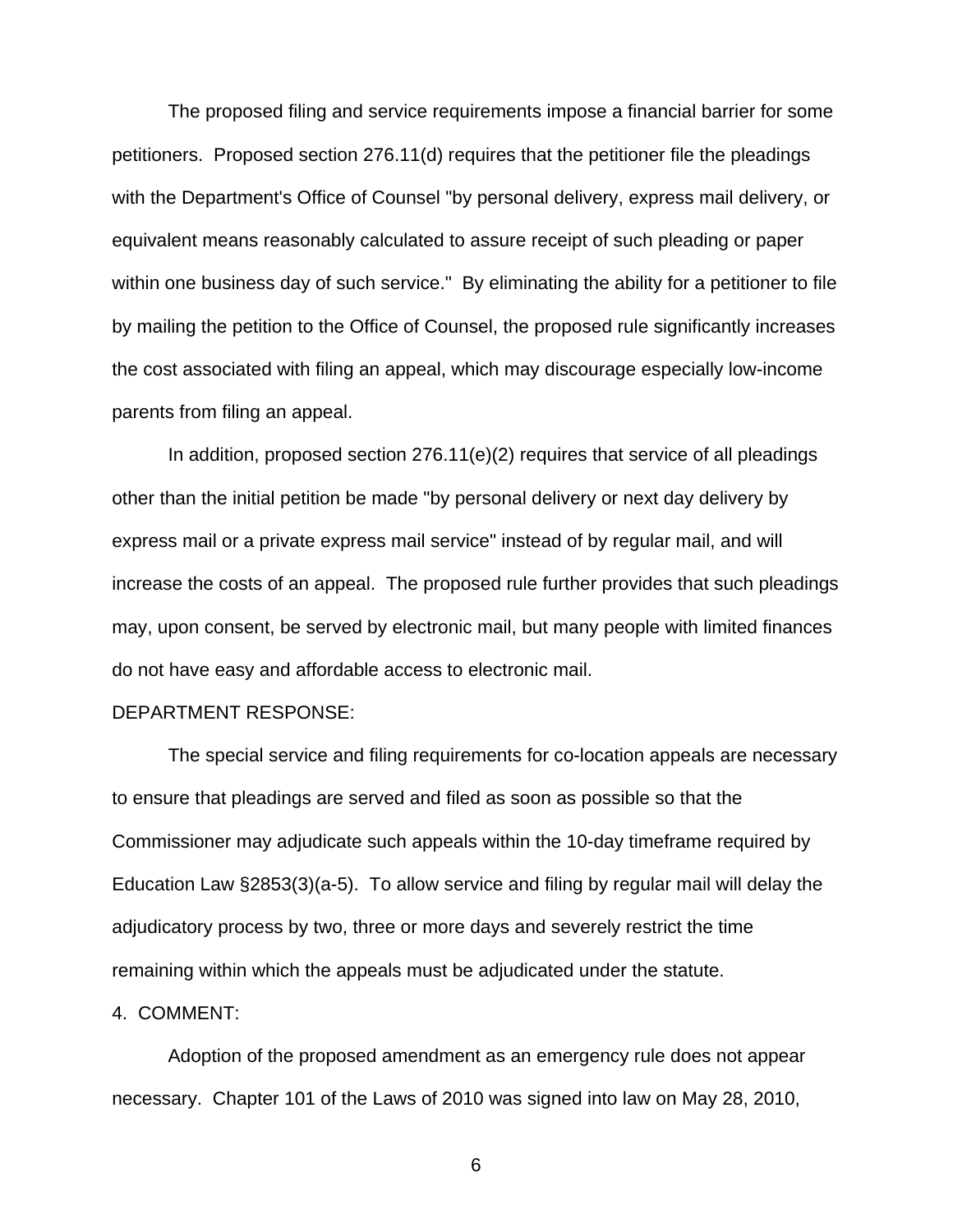leaving a number of months to comply with the notice of proposed rulemaking procedures set forth in the State Administrative Procedure Act. By waiting to December to propose the rule, and adopting the rule as an emergency rule, the Board of Regents took away the public's ability to comment, and most co-location appeals will be governed by the emergency rules.

#### DEPARTMENT RESPONSE:

 The Department strongly objects to and denies the comment's implication that the Department intentionally 'waited' until December to propose the rule so that it could be adopted as an emergency rule in order to deny the public's ability to comment.

 Adoption of the emergency rule was necessary and authorized under SAPA §202(6) for the reasons stated in the Statement of Facts and Circumstances Which Necessitate Emergency Action published with the Notice of Emergency Adoption in the January 5, 2011State Register (EDU-52-10-00012-E). The public was afforded an opportunity to comment through the 45-day public comment period that commenced with publication of the Notice of Proposed Rule Making in the December 29, 2010 State Register (EDU-52-10-00012-P). In addition, the proposed rule has been revised in response to public comment as discussed above.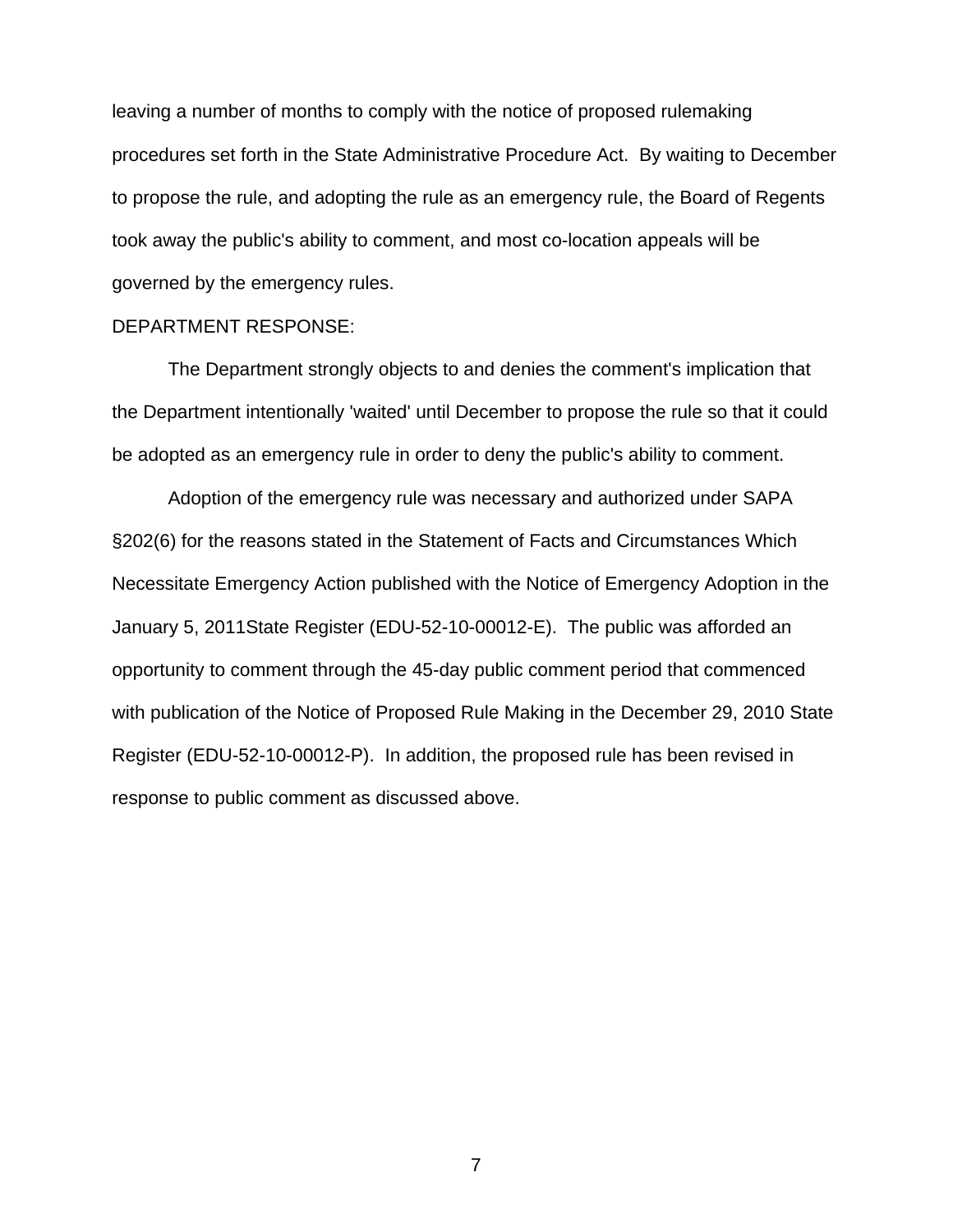PROPOSED AMENDMENT OF PARTS 275 AND 276 OF THE REGULATIONS OF THE COMMISSIONER OF EDUCATION PURSUANT TO EDUCATION LAW SECTIONS 101, 207, 305, 310, 311 AND 2853 AND CHAPTER 101 OF THE LAWS OF 2010, RELATING TO PROCEDURES IN CHARTER SCHOOL LOCATION/CO-LOCATION APPEALS STATEMENT OF FACTS AND CIRCUMSTANCES WHICH NECESSITATE EMERGENCY **ACTION** 

 The proposed amendment is necessary to implement Chapter 101 of the Laws of 2010 by establishing procedures for expedited appeals relating to New York City charter school location/co-location and building usage plans brought pursuant to Education Law §§310 and 2853(3)(a-5). The statute provides for expedited Education Law §310 appeals to the Commissioner of:

 (1) determinations by the New York City School District to locate or co-locate a charter school within a public school building;

 (2) implementation of and compliance with the building usage plan developed pursuant to Education Law §2853(a-3); and

 (3) revision of a building usage plan that is appealed on the grounds that the revision fails to meet the standards set forth in Education Law  $\S 2853(3)(a-3)(2)(B)$ , which requires the building usage plan to include a proposal for the collaborative usage of shared resources and spaces between the charter school and the non-charter schools which assures equitable access to the facilities in a similar manner and at reasonable times to non-charter school students as provided to charter school students.

 Pursuant to the statute, petitions in such appeals must be dismissed, adjudicated or disposed of by the Commissioner within ten days of the receipt of the New York City School District's response. The proposed amendment merely modifies existing notice, service and filing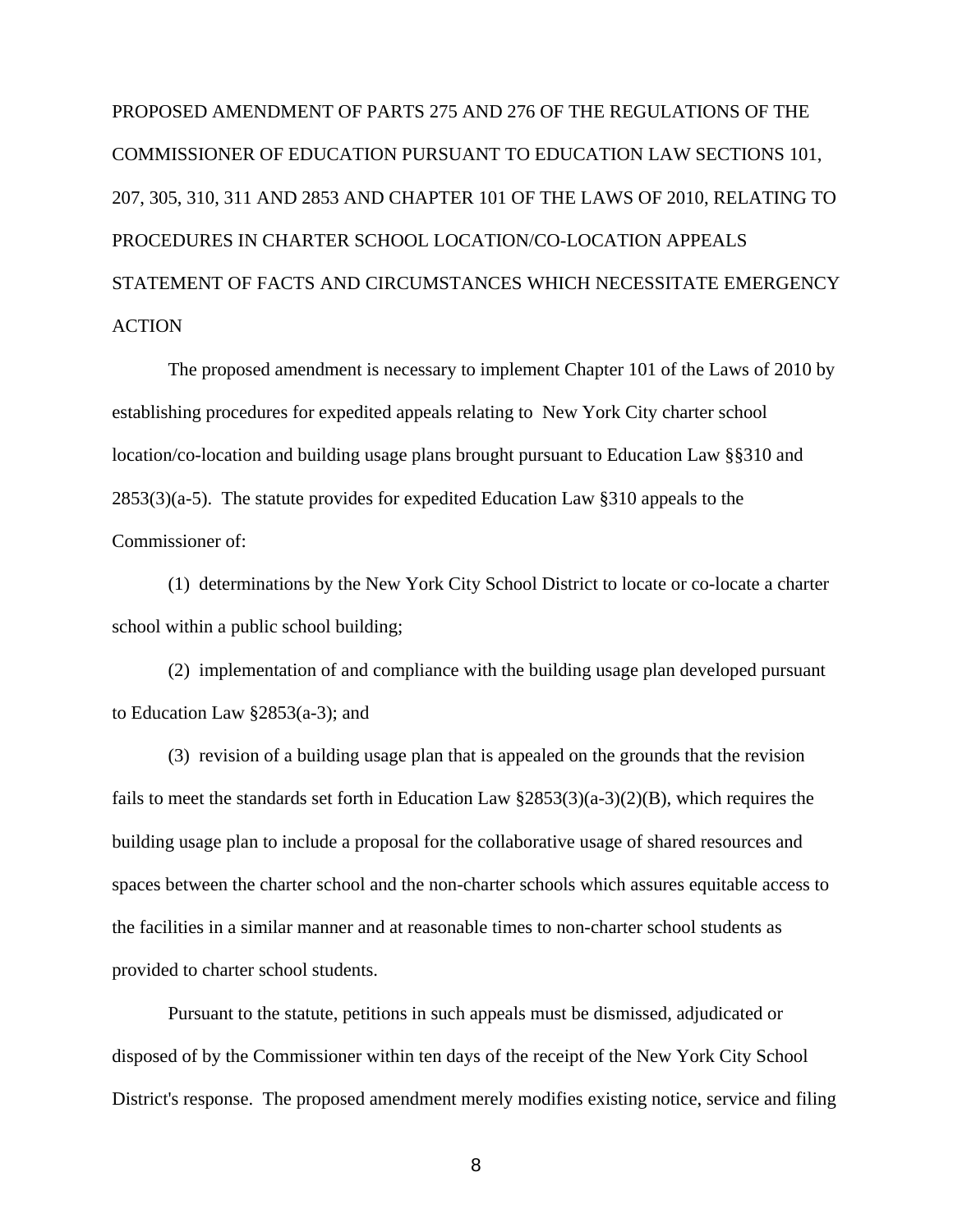requirements in Parts 275 and 276 of the Commissioner's Regulations to provide for such expedited appeals consistent with statutory requirements.

 The proposed amendment was adopted as an emergency rule at the December 2010 Regents meeting, effective December 21, 2010. A Notice of Proposed Rule Making was published in the State Register on December 29, 2010.

 The proposed amendment has been adopted as a permanent rule at the March 2011 Regents meeting. Pursuant to the State Administrative Procedure Act, the earliest the adopted rule can become effective is after its publication in the State Register on March 30, 2011. However, the emergency rule which took effect on December 21, 2010 will expire on March 21, 2011. The expiration of the emergency rule would disrupt the process for expedited appeals relating to New York City charter school location/co-location and building plans.

Therefore, a second emergency action is necessary for the preservation of the general welfare in order to ensure that the emergency rule adopted at the December 2010 Regents meeting remains continuously in effect until the effective date of its adoption as a permanent rule, in order to avoid disruption to the process for expedited appeals relating to New York City charter school location/co-location appeals and building usage plans brought pursuant to Education Law §§310 and 2853(3)(a-5), and decisions rendered therein.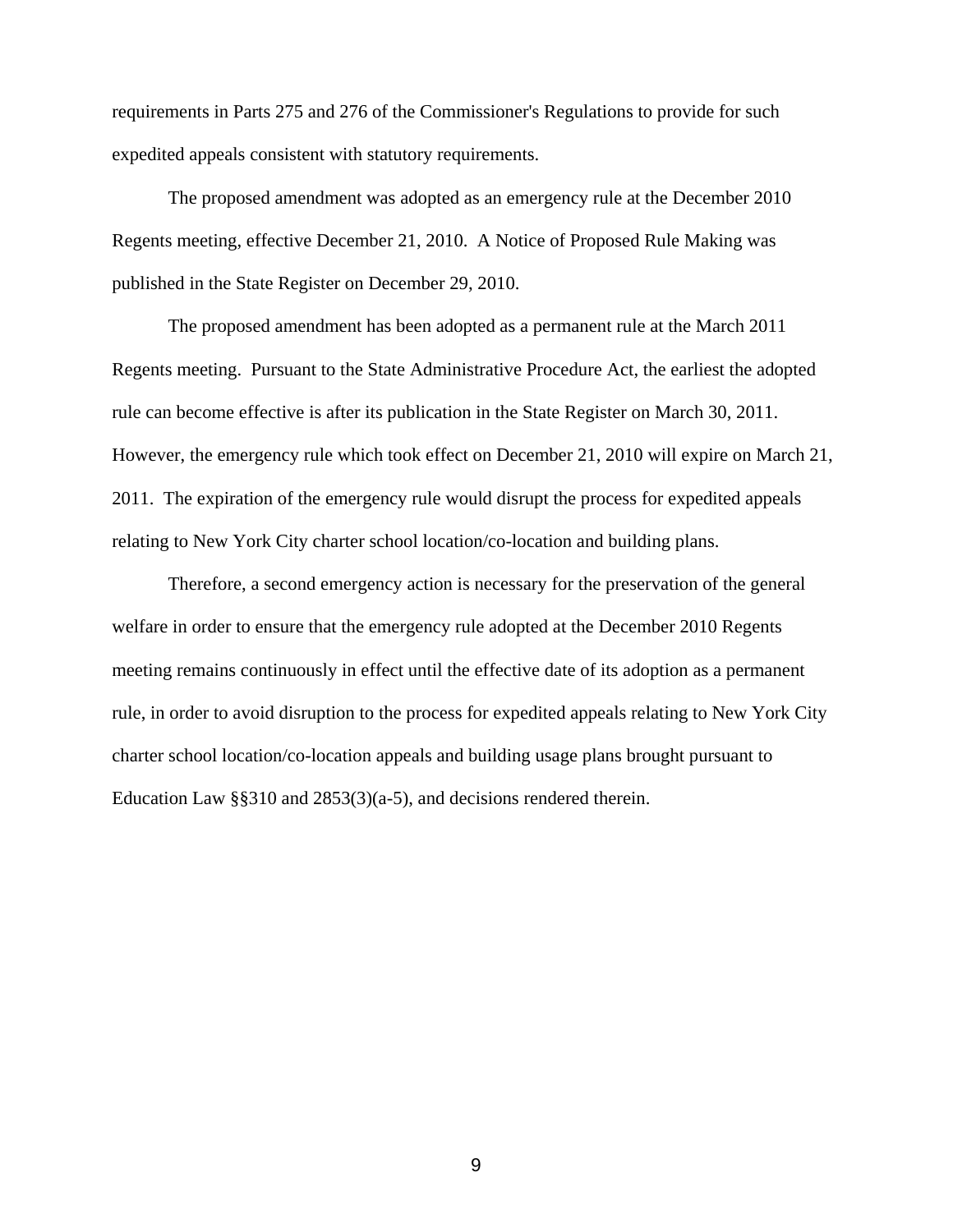#### AMENDMENT OF THE REGULATIONS OF THE COMMISSIONER OF EDUCATION

Pursuant to Education Law sections 101, 207, 305, 310, 311 and 2853 and Chapter 101 of the Laws of 2010.

 1. Subdivision (b) of section 275.3 of the Regulations of the Commissioner of Education is amended, effective March 22, 2011, as follows:

§ 275.3. Pleadings.

(b) Additional pleadings. The commissioner may permit or require the service and filing of additional pleadings upon good cause shown and upon such terms and conditions as the commissioner may specify. A party seeking to file an additional pleading shall submit an application to the Office of Counsel, at the address specified in section 275.9(a) of this Part, which shall state the reason(s) why such pleading is necessary and include a copy of the proposed pleading, together with proof of service of the application and the proposed pleading upon all parties in accordance with section 275.8(b) of this Part. The provisions of this subdivision shall not apply to a charter school location/co-location appeal pursuant to section 276.11 of this Part.

 2. Subdivisions (a) and (b) of section 275.8 of the Regulations of the Commissioner of Education are amended, effective March 22, 2011, as follows:

 (a) Petition. A copy of the petition, together with all of petitioner's affidavits, exhibits, and other supporting papers, except a memorandum of law (unless the appeal is a charter school location/co-location appeal pursuant to section 276.11 of this Title, in which case the memorandum of law shall be served with the petition) or an affidavit in support of a reply, shall be personally served upon each named respondent, or, if a named respondent cannot be found upon diligent search, by delivering and leaving the same at the respondent's residence with some person of suitable age and discretion,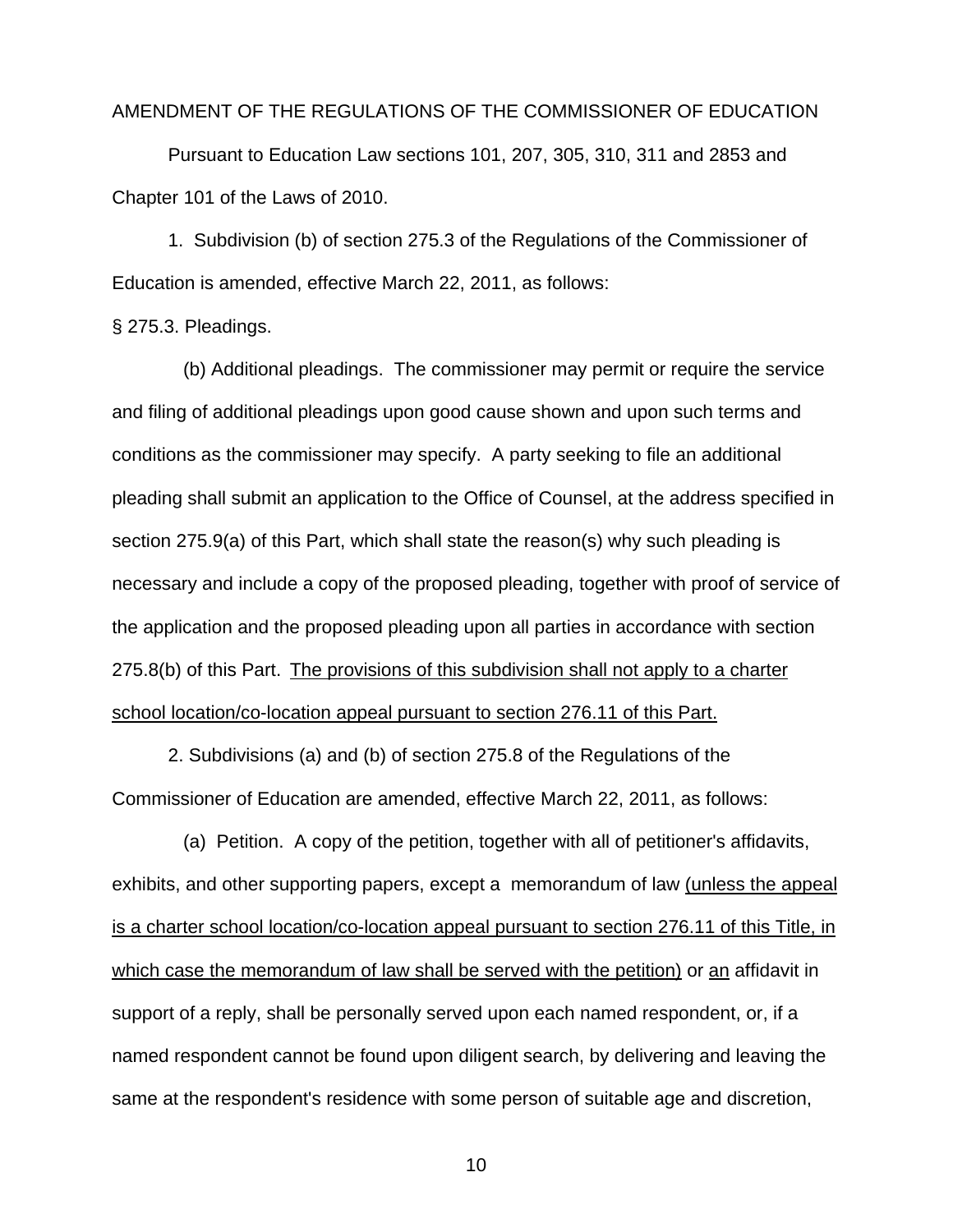between six o'clock in the morning and nine o'clock in the evening, or as otherwise directed by the commissioner. If a school district is named as a party respondent, service upon such school district shall be made personally by delivering a copy of the petition to the district clerk, to any trustee or any member of the board of education of such school district, to the superintendent of schools, or to a person in the office of the superintendent who has been designated by the board of education to accept service. If a board of cooperative educational services is named as a party respondent, service upon such board shall be made personally by delivering a copy of the petition to the district superintendent, to a person in the office of the district superintendent who has been designated by the board to accept service, or to any member of the board of cooperative educational services. Pleadings may be served by any person not a party to the appeal over the age of 18 years.

 If the last day for service of the petition falls on a Saturday or Sunday, service may be made on the following Monday; and if the last day for such service falls on a legal holiday, service may be made on the following business day.

 (b) Subsequent pleadings and papers. All subsequent pleadings and papers shall be served upon the adverse party or, if the adverse party is represented by counsel, upon such party's attorney. When the same attorney appears for two or more parties, only one copy need be served upon such attorney. [Service] Except as provided in section 276.11 of this Title for charter school location/co-location appeals, service of all pleadings subsequent to the petition shall be made by United States mail, by private express delivery service or by personal service [. Service] ; service by mail shall be complete upon deposit of the paper enclosed in a postpaid properly addressed wrapper, in a post office or official depository under the exclusive care and custody of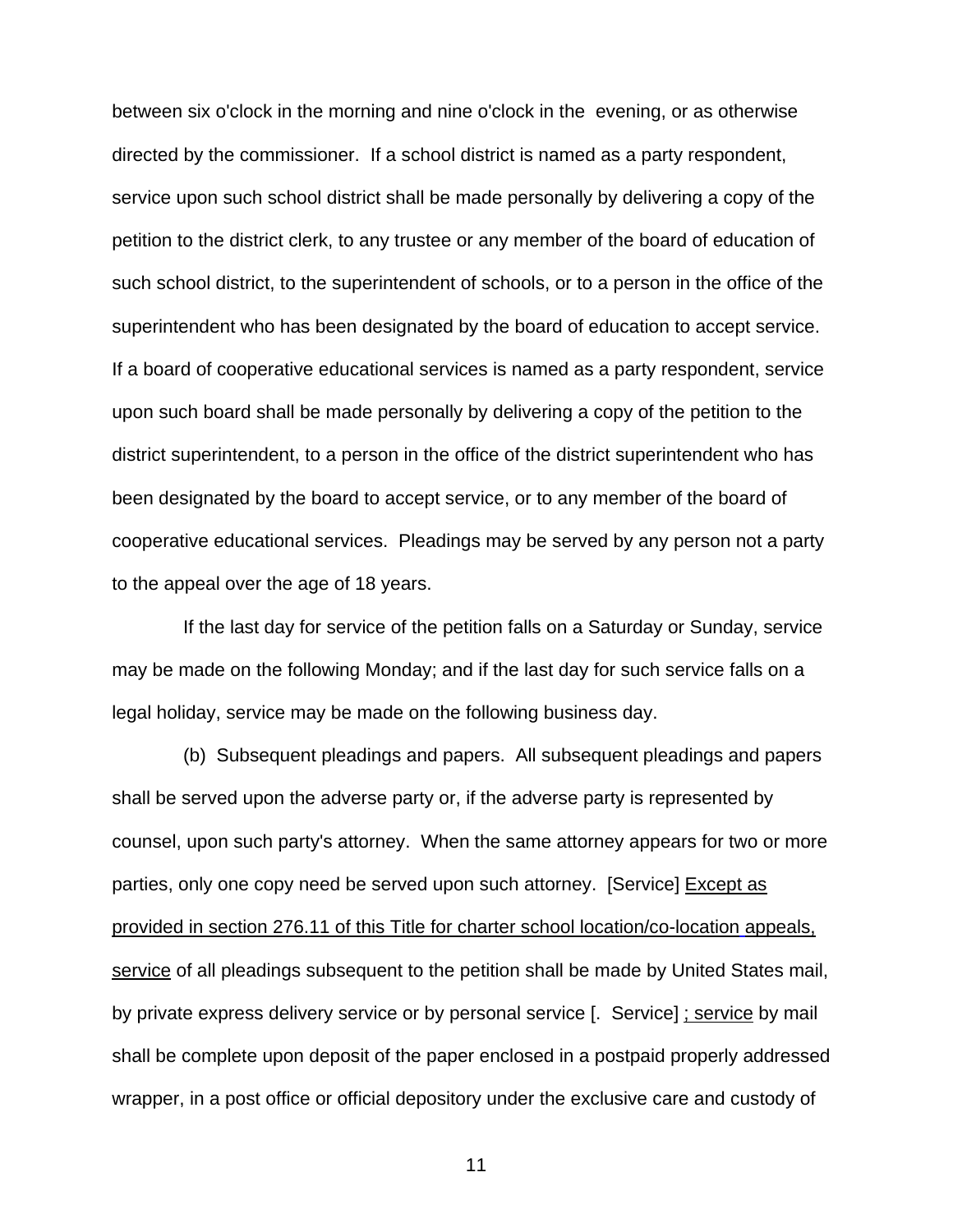the United States Postal Service. Service by private express delivery shall be complete upon delivery of the pleading or paper enclosed in a properly addressed wrapper to an employee or agent of such private express delivery service or by deposit of such pleading or paper, properly addressed and wrapped, in a depository of such private express delivery service. If the last day for service of any pleading or paper subsequent to the petition falls on a Saturday or Sunday, service may be made on the following Monday; and if the last day for such service falls on a legal holiday, service may be made on the following business day.

3. The opening paragraph of subdivision (a) of section 275.9 of the Regulations of the Commissioner of Education is amended, effective March 22, 2011, as follows:

 (a) Within five days after the service of any pleading or paper or, in the case of a charter school location/co-location appeal pursuant to section 276.11 of this Title, within the period specified in such section 276.11, the original, together with the affidavit of verification and an affidavit proving the service of a copy thereof, shall be transmitted to the Office of Counsel, New York State Education Department, State Education Building, Albany, NY 12234. The affidavit of service shall be in substantially the form set forth below and shall indicate the name and official character of the person upon whom service was made.

 4. Subdivision (a) of section 275.11 of the Regulations of the Commissioner of Education is amended, effective March 22, 2011, as follows:

275.11 Notice with petition.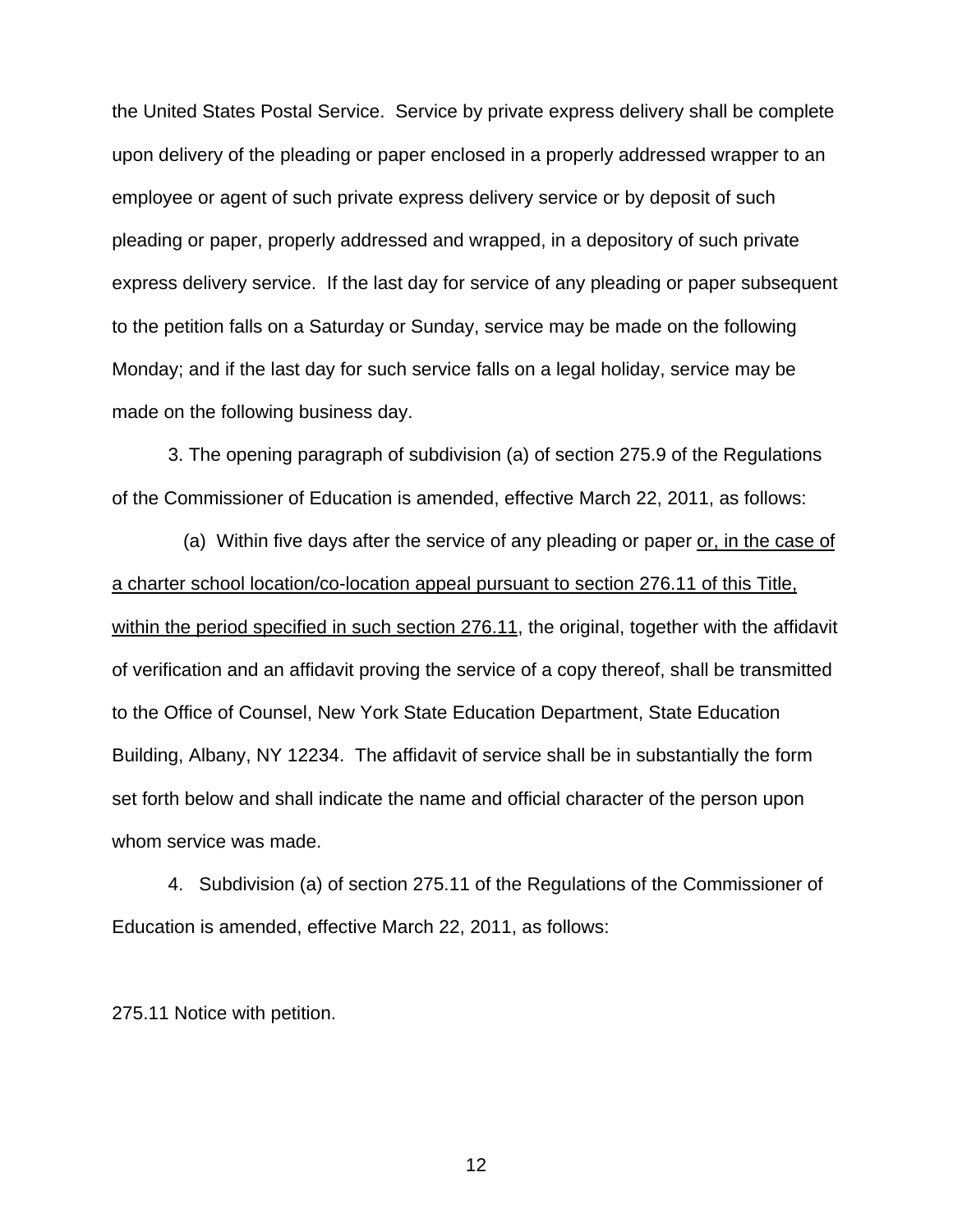(a) Each petition must contain the following notice, except that in the case of a charter school location/co-location appeal pursuant to section 276.11 of this Title, the petition must contain the notice prescribed in such section 276.11:

Notice:

 You are hereby required to appear in this appeal and to answer the allegations contained in the petition. Your answer must conform with the provisions of the regulations of the Commissioner of Education relating to appeals before the Commissioner of Education, copies of which are available at [www.counsel.nysed.gov](http://www.counsel.nysed.gov/) or from the Office of Counsel, New York State Education Department, State Education Building, Albany, NY 12234.

 If an answer is not served and filed in accordance with the provisions of such rules, the statements contained in the petition will be deemed to be true statements, and a decision will be rendered thereon by the commissioner.

 Please take notice that such rules require that an answer to the petition must be served upon the petitioner, or if the petitioner be represented by counsel, upon the counsel, within 20 days after the service of the appeal, and that a copy of such answer must, within five days after such service, be filed with the Office of Counsel, New York State Education Department, State Education Building, Albany, NY 12234.

5. Subdivision (a) of section 275.13 of the Regulations of the Commissioner of Education is amended, effective March 22, 2011, as follows:

(a) [Each] Except in the case of a charter school location/co-location appeal pursuant to section 276.11 of this Title, each respondent upon whom a copy of the petition has been served shall, within 20 days from the time of such service , answer the same, either by concurring in a statement of facts with the petitioner or by service in the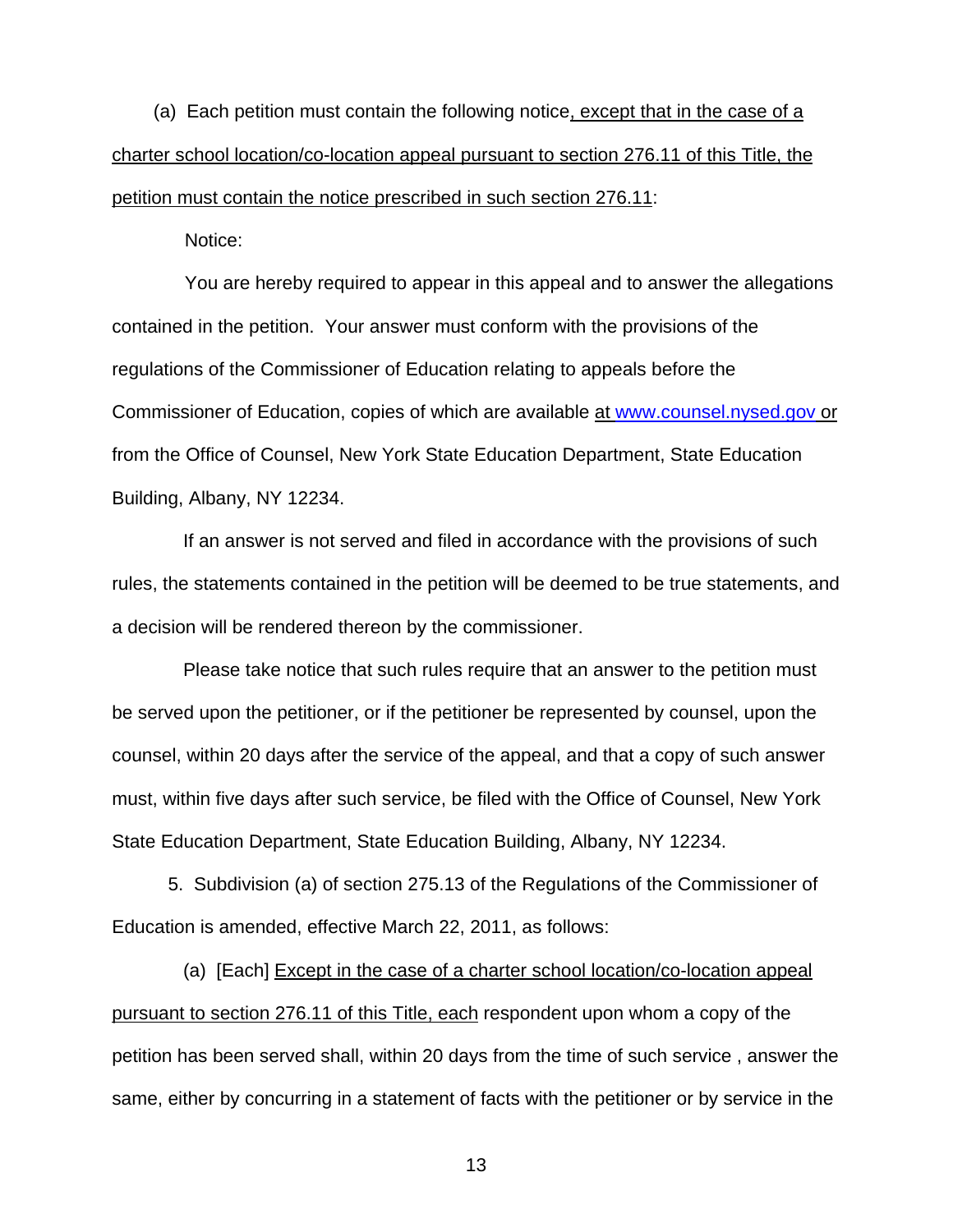manner set forth in section 275.8 (b) of this Part of an answer, together with all of respondent's affidavits, exhibits and other supporting papers. The date upon which personal service was made upon respondent shall be excluded in the computation of the 20-day period. The time to answer in a charter school location/co-location appeal pursuant to section 276.11 of this Title shall be governed by Education Law section 2853(3)(a-5) and such section 276.11.

 6. Subdivision (a) of section 275.14 of the Regulations of the Commissioner of Education is amended, effective March 22, 2011, as follows:

(a) The petitioner shall reply to each affirmative defense contained in an answer. The reply, together with any affidavits which shall be limited to support of such reply, shall be served within 10 days after service of the answer to which it responds in the manner set forth in section 275.8(b) of this Part ,except that a reply in a charter school location/co-location appeal pursuant to section 276.11 of this Title shall be served within the time prescribed by such section 276.11. If [the] an answer has been served by mail upon petitioner or petitioner's counsel, the date of mailing and the four days subsequent thereto shall be excluded in computing the 10-day period.

 7. Subdivision (d) of section 276.1 of the Regulations of the Commissioner of Education is added, effective March 22, 2011, as follows:

(d) The provisions of this section shall not apply to a charter school location/co-location appeal pursuant to section 276.11 of this Part.

 8. Subdivision (g) of section 276.2 of the Regulations of the Commissioner of Education is added, effective March 22, 2011, as follows

(g) The provisions of this section shall not apply to a charter school location/colocation appeal pursuant to section 276.11 of this Part.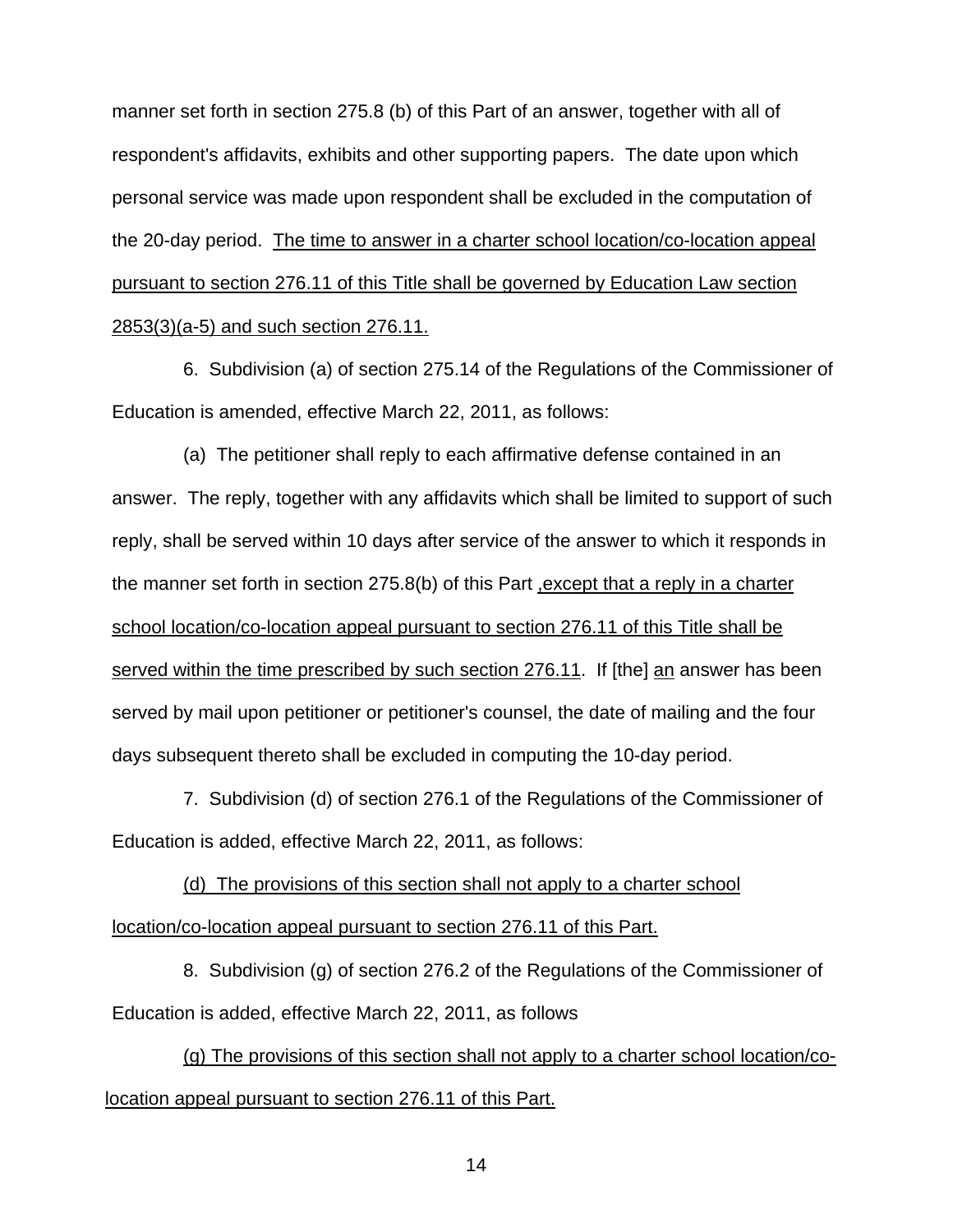9. Subdivision (a) of section 276.4 of the Regulations of the Commissioner of Education is amended, effective March 22, 2011, as follows:

 (a) Memoranda of law, consisting of the parties' arguments of law may be submitted by any party to an appeal, and may be requested by the commissioner's counsel or by the commissioner. The petitioner shall serve a copy of any memorandum of law upon every other party to the appeal in the manner provided by section 275.8(b) of this Title[,] and, except in the case of a charter school location/co-location appeal pursuant to section 276.11 of this Part, shall file such memorandum of law, with proof of service thereof in accordance with section 275.9 of this Title, within 20 days after service of the answer or 10 days after service of the reply, whichever is later. Each respondent shall serve a copy of any memorandum of law, upon every other party in the manner provided by section 275.8(b) of this Title[,] and, except in the case of a charter school location/co-location appeal pursuant to section 276.11 of this Part, shall file such memorandum of law with proof of service thereof in accordance with section 275.9 of this Title, within 30 days after service of the answer or 20 days after service of the reply, whichever is later. Where the answer is served upon petitioner or petitioner's counsel by mail, the date of mailing and the four days subsequent thereto shall be excluded in the computation of the 20-day period in which petitioner's memorandum of law must be served and filed. [Reply] Except in the case of a charter school location/co-location appeal pursuant to section 276.11 of this Part, reply memoranda will be accepted only with the prior approval of the commissioner. The commissioner, in his/her sole discretion, may permit the late filing of memoranda of law upon written application by a party, setting forth good cause for the delay and demonstrating the necessity of such memoranda to a determination of the appeal, together with proof of service of a copy of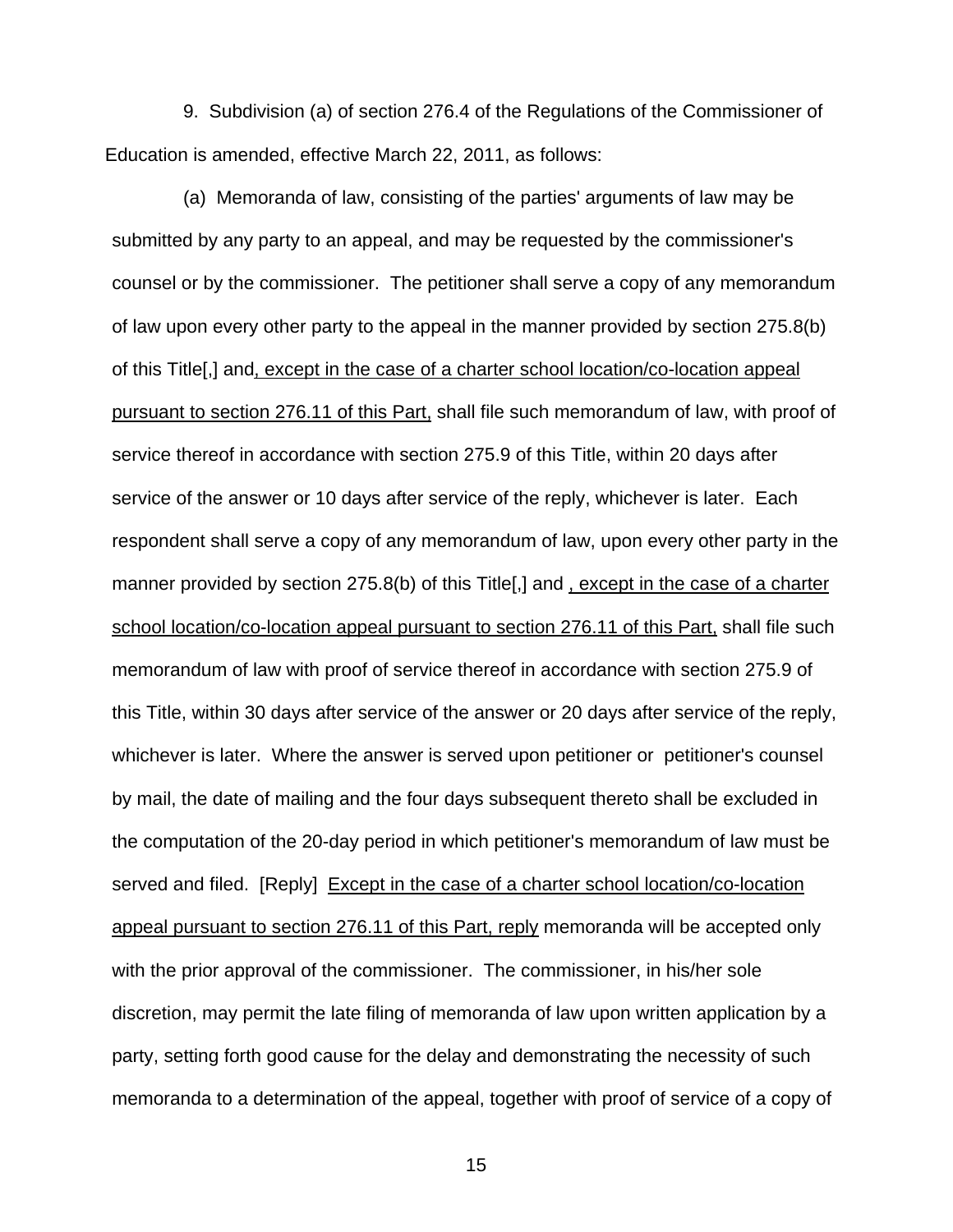such application upon all other parties to the appeal. In a charter school location/colocation appeal pursuant to section 276.11 of this Part, memoranda of law shall be served and filed in the manner prescribed in such section 276.11.

 10. Subdivision (c) of section 276.5 of the Regulations of the Commissioner of Education is added, effective March 22, 2011, as follows:

(c) The provisions of this section shall not apply to a charter school

location/co-location appeal pursuant to section 276.11 of this Part.

 11. Subdivision (f) of section 276.8 of the Regulations of the Commissioner of Education is added, effective March 22, 2011, as follows:

(f) The provisions of this section shall not apply to a charter school location/colocation appeal pursuant to section 276.11 of this Part.

 12. Section 276.11 of the Regulations of the Commissioner of Education is added, effective March 22, 2011, as follows:

§ 276.11. Procedures in a charter school location/co-location appeals pursuant to Education Law §2853(3).

(a) Definitions. As used in this section:

(1) "Board of education" means the Panel for Educational Policy of the City

School District of the City of New York.

(2) "Day" means business day.

(b) Applicability. (1) The procedures set forth in this section shall apply to

appeals pursuant to Education Law §2853(3)(a-5) from:

(i) final determinations of the board of education to locate or co-locate a charter school within a public school building;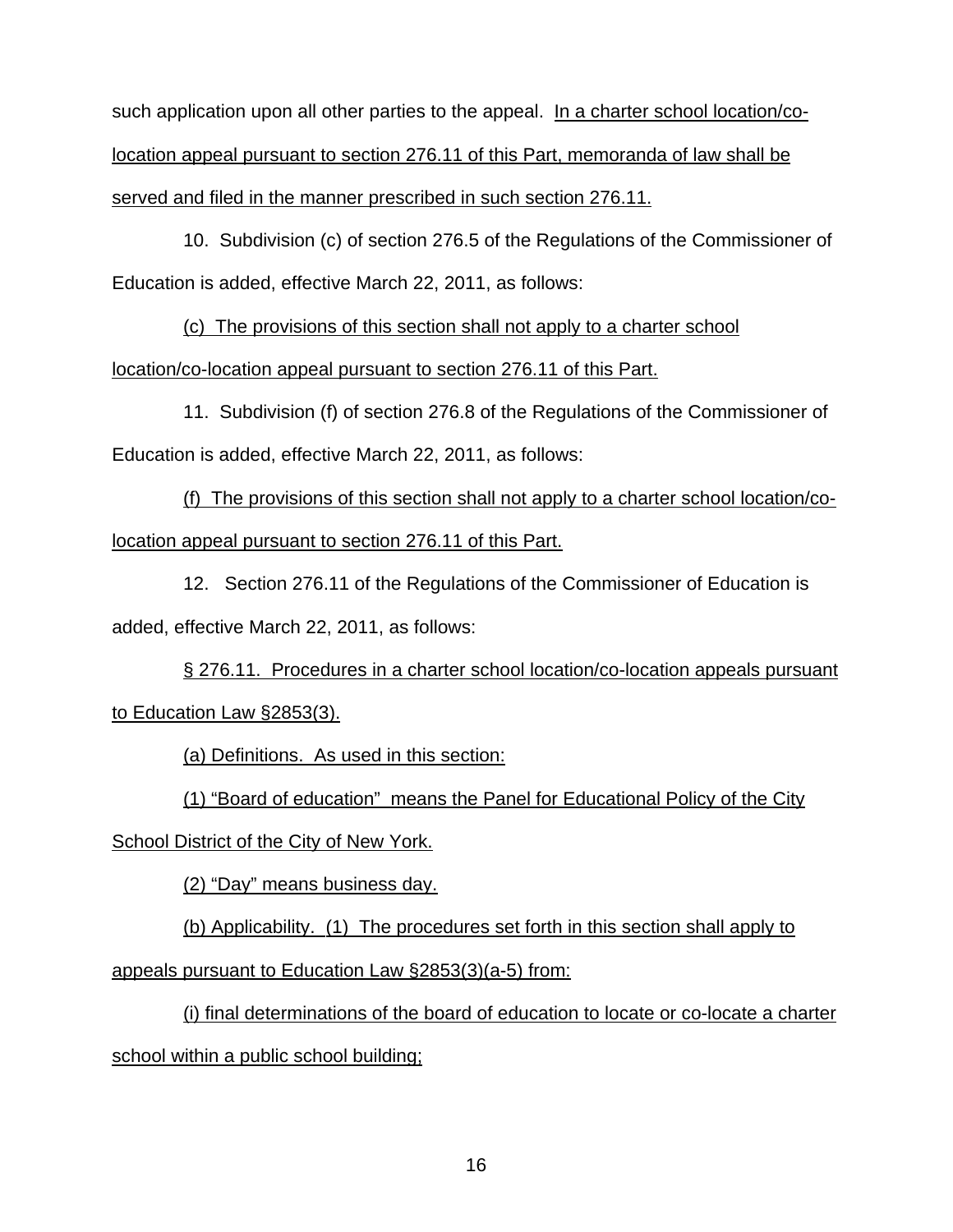(ii) the implementation of, and compliance with, the building usage plan developed pursuant to Education Law §2853(3)(a-3); and/or

(iii) revisions of such a building usage plan, relating to a proposal for the collaborative usage of shared resources and spaces between the charter school and the non-charter schools, on the grounds that such revision fails to meet the equitable access standard set forth in Education Law §2853(3)(a-3)(2)(B).

(2) Except as provided in this section, the procedures set forth in Part 275 of this Title and in this Part shall govern the practice in such appeals.

(3) The initiation of an appeal shall not, in and of itself, effect a stay of any proceedings on the part of respondent and a stay order shall not be available in an appeal pursuant to this section.

(c) Petition and Notice of Petition. (1) The petition shall be served in the manner prescribed in subdivision (a) of section 275.8 of this Title, together with all of petitioner's affidavits, exhibits and supporting papers and petitioner's memorandum of law, if any. The petition may not include any claims challenging actions other than those set forth in paragraph (1) of subdivision (b) of this section.

(2) The petition must contain the following notice: Notice of Petition in Charter School Location/Co-location Appeal pursuant to Education Law §2853(3):

You are hereby required to appear in this appeal and to answer the allegations contained in the petition. Your answer must conform with the provisions of the regulations of the Commissioner of Education relating to appeals before the Commissioner of Education, copies of which are available at [www.counsel.nysed.gov](http://www.counsel.nysed.gov/) or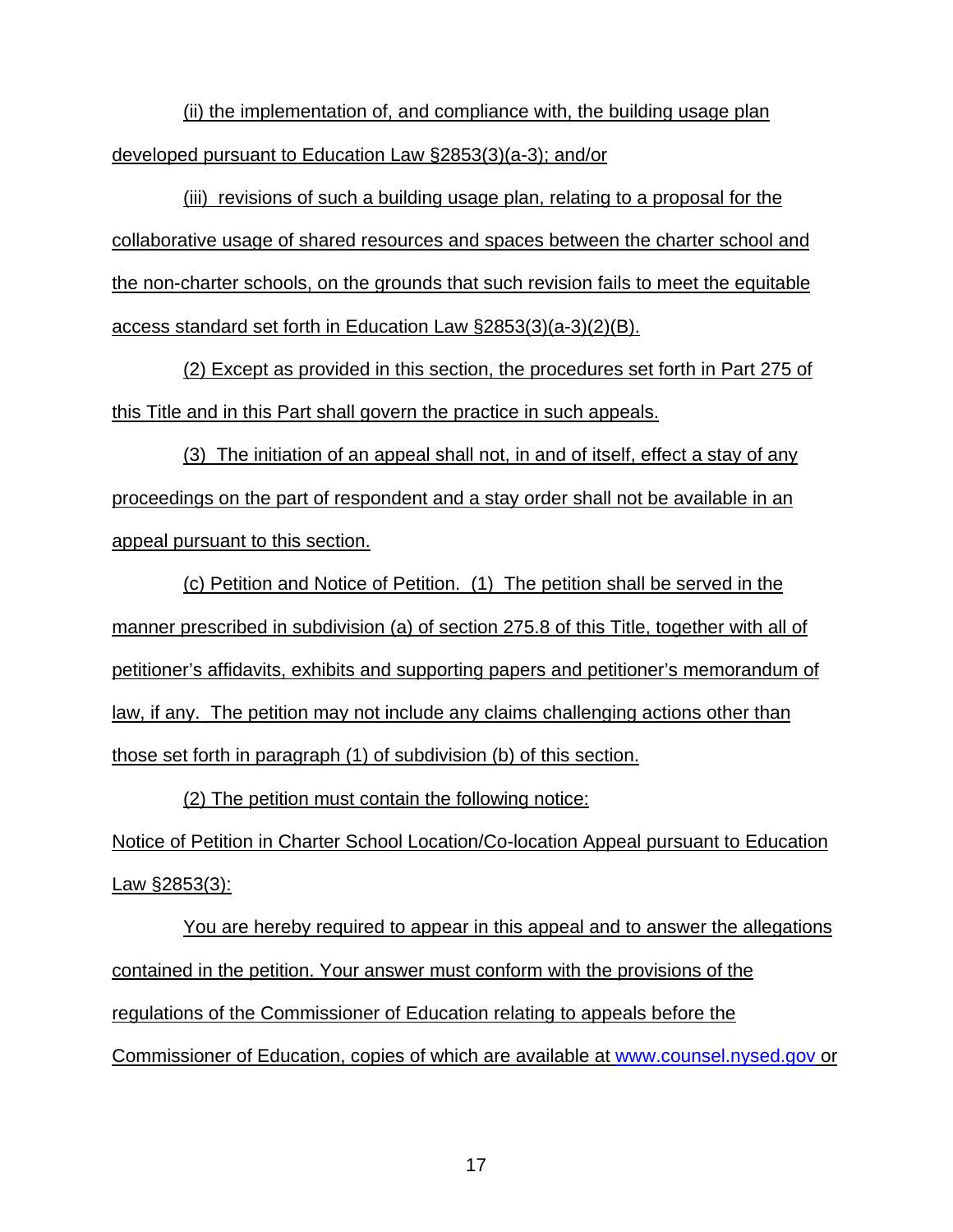from the Office of Counsel, New York State Education Department, State Education Building, Albany, NY 12234.

If an answer is not served and filed in accordance with the provisions of such rules, the statements contained in the petition will be deemed to be true statements, and a decision will be rendered thereon by the commissioner.

Please take notice that such rules require that an answer to the petition must be served upon the petitioner, or if the petitioner be represented by counsel, upon the counsel, within 10 business days after the service of the appeal, and that a copy of such answer must, within one business day after such service, be filed with the Office of Counsel, New York State Education Department, State Education Building, Albany, NY 12234.

(3) An appeal commenced by service of a petition that fails to contain the Notice of Petition required by paragraph (2) of this subdivision shall be deemed to be a non-expedited appeal pursuant to Education Law §310, Part 275 of this Title and this Part, and the provisions of this section shall not apply to such appeal.

(d) Filing and fee. The original of any pleading or paper served under this section, together with the affidavit of verification and an affidavit proving the service of a copy thereof, shall be transmitted to the Office of Counsel, New York State Education Department, State Education Building, Albany, NY 12234, by personal delivery, express mail delivery, or equivalent means reasonably calculated to assure receipt of such pleading or paper within one business day of such service. The affidavit of service shall be in substantially the form set forth in section 275.9 of this Title. The fee for filing of the petition shall be as provided in section 275.9(c) of this Title

(e) Subsequent pleadings and supporting papers.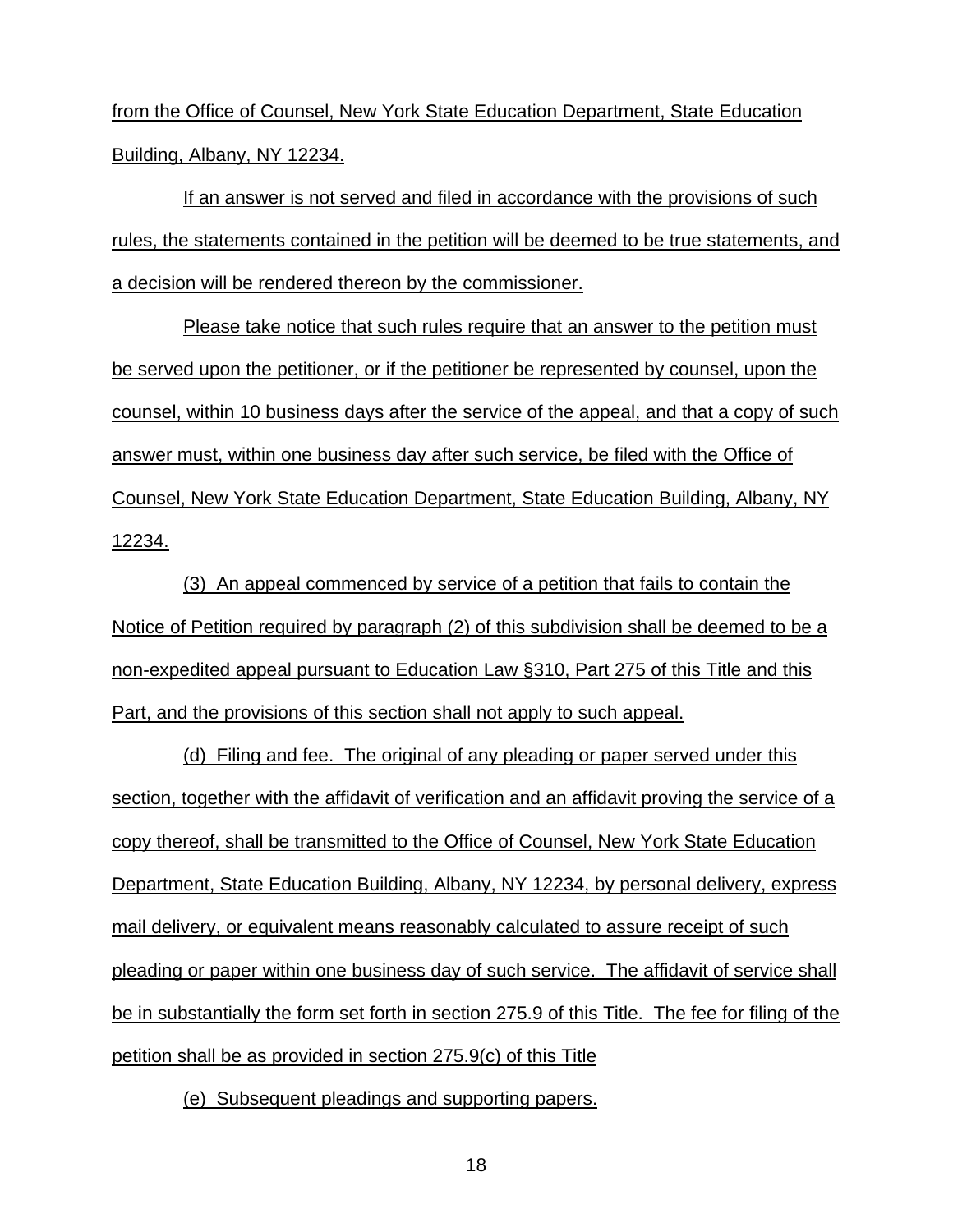(1) An answer shall be served within 10 days of service of the petition and a reply to each affirmative defense raised in the answer shall be served within two days of service of the answer; provided that the commissioner, in his/her sole discretion, may excuse a failure to serve an answer or reply within the time prescribed herein for good cause beyond the control of the requesting party. The reasons for such failure shall be set forth in the answer or reply.

(2) Service of all subsequent pleadings and supporting papers shall be made by personal delivery or next day delivery by express mail or a private express delivery service, in accordance with the provisions of section 275.8(b) of this Title; provided that, upon consent of the receiving party, service of subsequent pleadings and supporting papers may be made by electronic mail (e-mail) communication.

(f) Memoranda of law. Memoranda of law, consisting of the parties' arguments of law, may be submitted by any party to an appeal. The petitioner shall serve and file any memorandum of law with the petition, and respondent shall serve and file any memorandum of law with the answer. The petitioner shall serve and file any reply memorandum of law with the reply.

(g) Additional pleadings, affidavits, exhibits and other supporting papers. The commissioner may require the service and filing of pleadings, affidavits, exhibits and other supporting papers, in addition to those served in accordance with sections 275.8, 275.13, 275.14 of this Title and with this section, upon such terms and conditions as the commissioner may specify.

(h) Dismissal of claims. Any claims included in the petition in a charter school location/co-location appeal in violation of paragraph (1) of subdivision (c) of this section shall be dismissed by the Commissioner without prejudice to commencing a non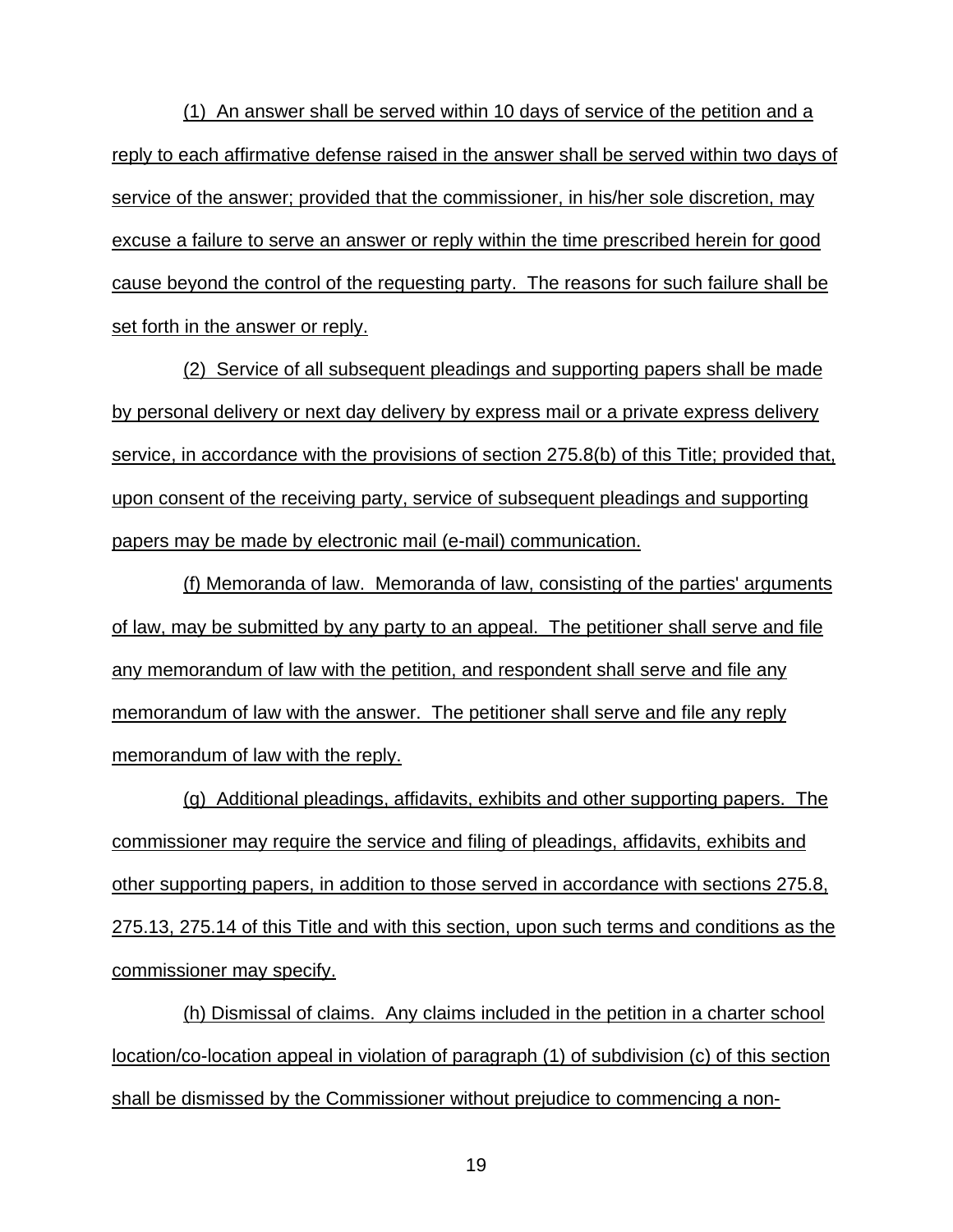within 10 days after receipt of the decision dismissing such claims.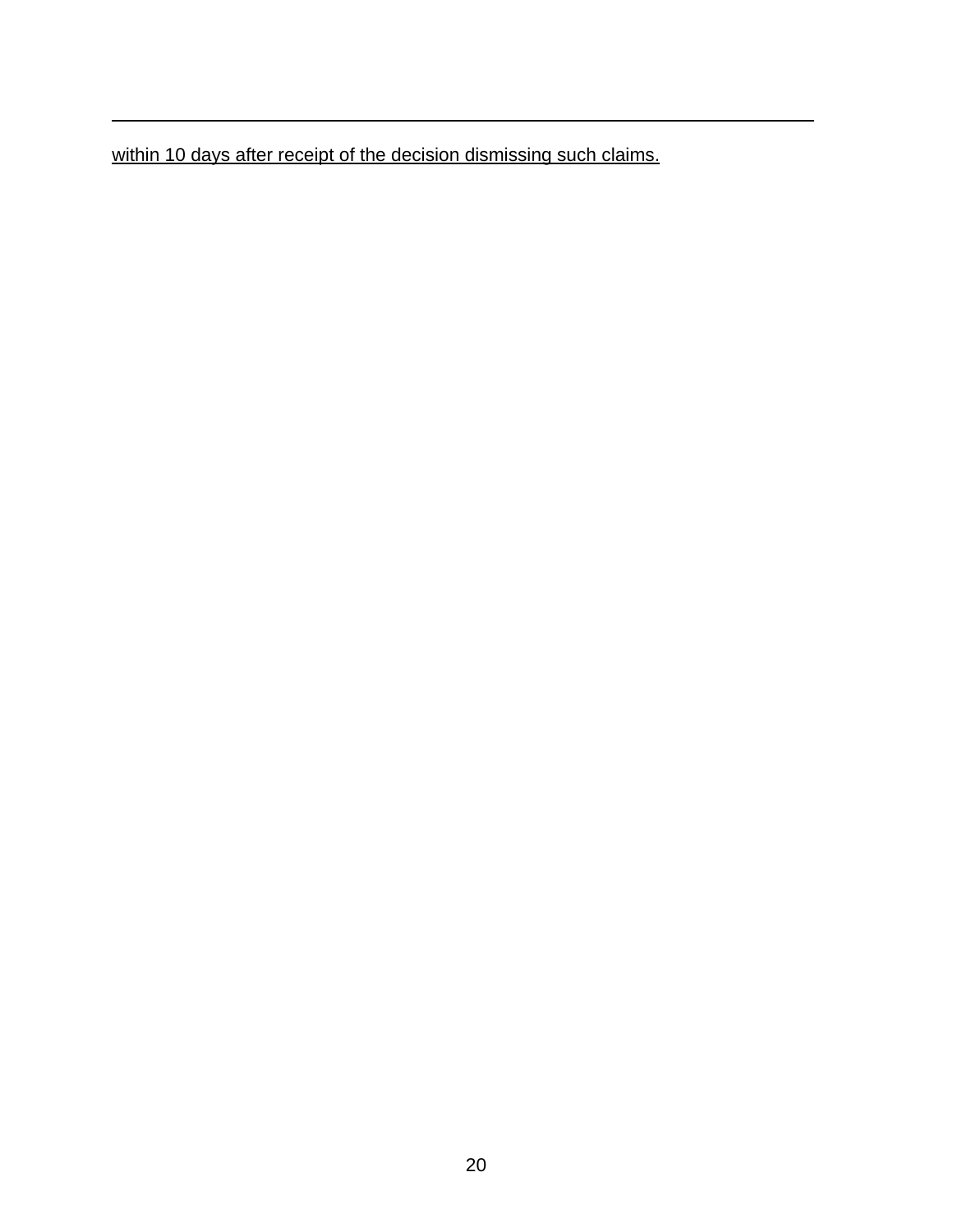#### AMENDMENT OF THE REGULATIONS OF THE COMMISSIONER OF EDUCATION

Pursuant to Education Law sections 101, 207, 305, 310, 311 and 2853 and Chapter 101 of the Laws of 2010.

 1. Subdivision (b) of section 275.3 of the Regulations of the Commissioner of Education is amended, effective March 30, 2011, as follows:

§ 275.3. Pleadings.

(b) Additional pleadings. The commissioner may permit or require the service and filing of additional pleadings upon good cause shown and upon such terms and conditions as the commissioner may specify. A party seeking to file an additional pleading shall submit an application to the Office of Counsel, at the address specified in section 275.9(a) of this Part, which shall state the reason(s) why such pleading is necessary and include a copy of the proposed pleading, together with proof of service of the application and the proposed pleading upon all parties in accordance with section 275.8(b) of this Part. The provisions of this subdivision shall not apply to a charter school location/co-location appeal pursuant to section 276.11 of this Part.

 2. Subdivisions (a) and (b) of section 275.8 of the Regulations of the Commissioner of Education are amended, effective March 30, 2011, as follows:

 (a) Petition. A copy of the petition, together with all of petitioner's affidavits, exhibits, and other supporting papers, except a memorandum of law (unless the appeal is a charter school location/co-location appeal pursuant to section 276.11 of this Title, in which case the memorandum of law shall be served with the petition) or an affidavit in support of a reply, shall be personally served upon each named respondent, or, if a named respondent cannot be found upon diligent search, by delivering and leaving the same at the respondent's residence with some person of suitable age and discretion,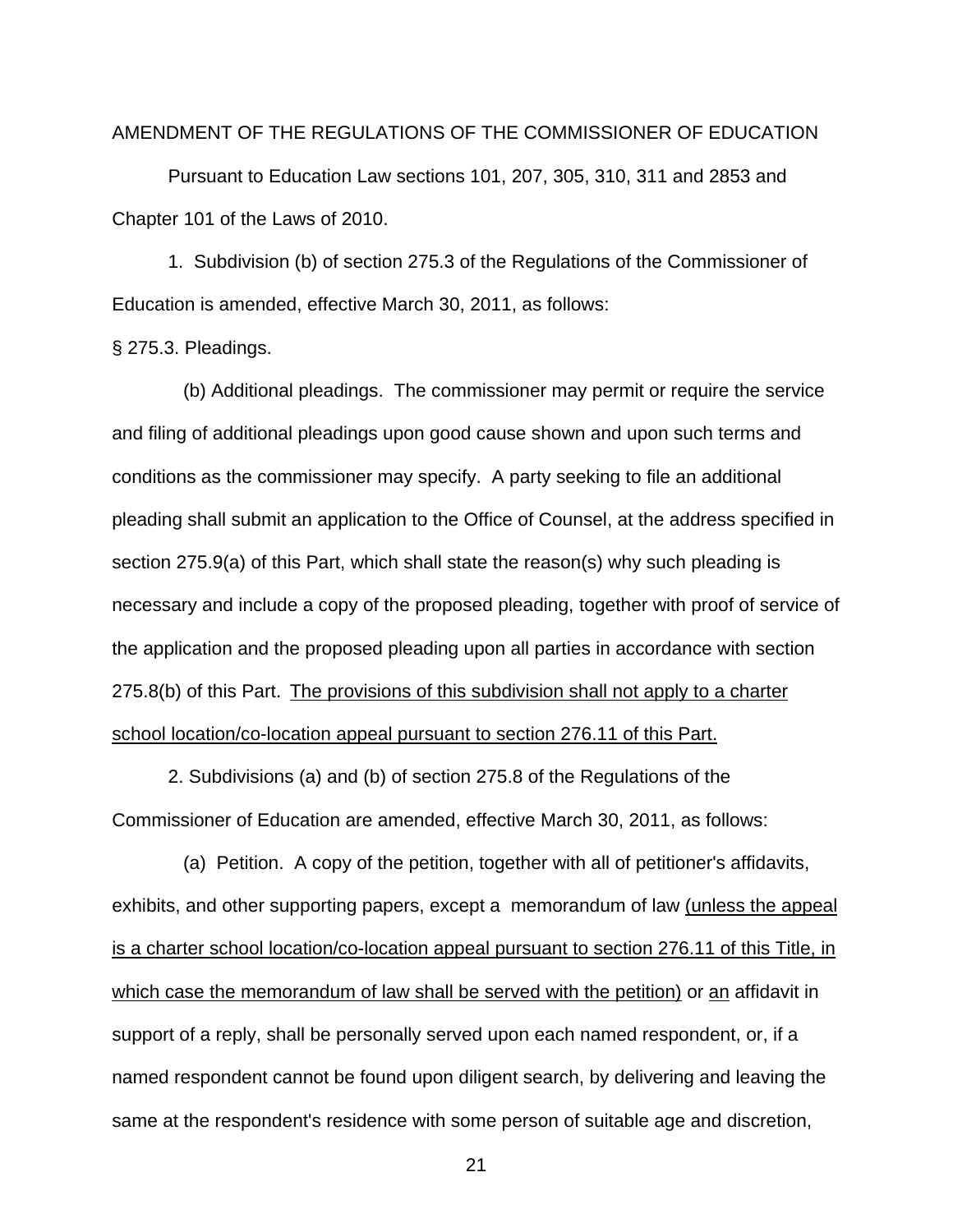between six o'clock in the morning and nine o'clock in the evening, or as otherwise directed by the commissioner. If a school district is named as a party respondent, service upon such school district shall be made personally by delivering a copy of the petition to the district clerk, to any trustee or any member of the board of education of such school district, to the superintendent of schools, or to a person in the office of the superintendent who has been designated by the board of education to accept service. If a board of cooperative educational services is named as a party respondent, service upon such board shall be made personally by delivering a copy of the petition to the district superintendent, to a person in the office of the district superintendent who has been designated by the board to accept service, or to any member of the board of cooperative educational services. Pleadings may be served by any person not a party to the appeal over the age of 18 years.

 If the last day for service of the petition falls on a Saturday or Sunday, service may be made on the following Monday; and if the last day for such service falls on a legal holiday, service may be made on the following business day.

 (b) Subsequent pleadings and papers. All subsequent pleadings and papers shall be served upon the adverse party or, if the adverse party is represented by counsel, upon such party's attorney. When the same attorney appears for two or more parties, only one copy need be served upon such attorney. [Service] Except as provided in section 276.11 of this Title for charter school location/co-location appeals, service of all pleadings subsequent to the petition shall be made by United States mail, by private express delivery service or by personal service [. Service] ; service by mail shall be complete upon deposit of the paper enclosed in a postpaid properly addressed wrapper, in a post office or official depository under the exclusive care and custody of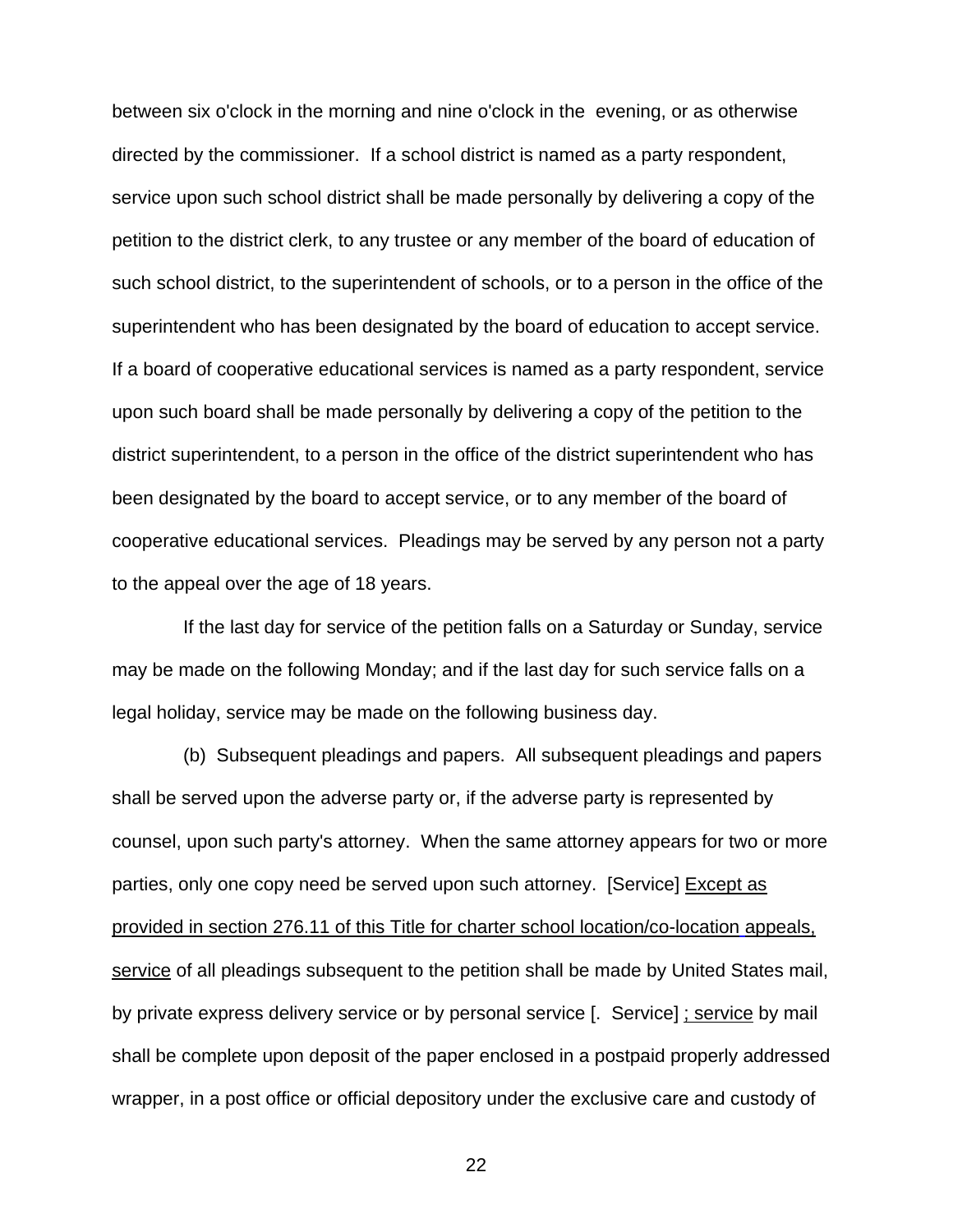the United States Postal Service. Service by private express delivery shall be complete upon delivery of the pleading or paper enclosed in a properly addressed wrapper to an employee or agent of such private express delivery service or by deposit of such pleading or paper, properly addressed and wrapped, in a depository of such private express delivery service. If the last day for service of any pleading or paper subsequent to the petition falls on a Saturday or Sunday, service may be made on the following Monday; and if the last day for such service falls on a legal holiday, service may be made on the following business day.

3. The opening paragraph of subdivision (a) of section 275.9 of the Regulations of the Commissioner of Education is amended, effective March 30, 2011, as follows:

 (a) Within five days after the service of any pleading or paper or, in the case of a charter school location/co-location appeal pursuant to section 276.11 of this Title, within the period specified in such section 276.11, the original, together with the affidavit of verification and an affidavit proving the service of a copy thereof, shall be transmitted to the Office of Counsel, New York State Education Department, State Education Building, Albany, NY 12234. The affidavit of service shall be in substantially the form set forth below and shall indicate the name and official character of the person upon whom service was made.

 4. Subdivision (a) of section 275.11 of the Regulations of the Commissioner of Education is amended, effective March 30, 2011, as follows:

275.11 Notice with petition.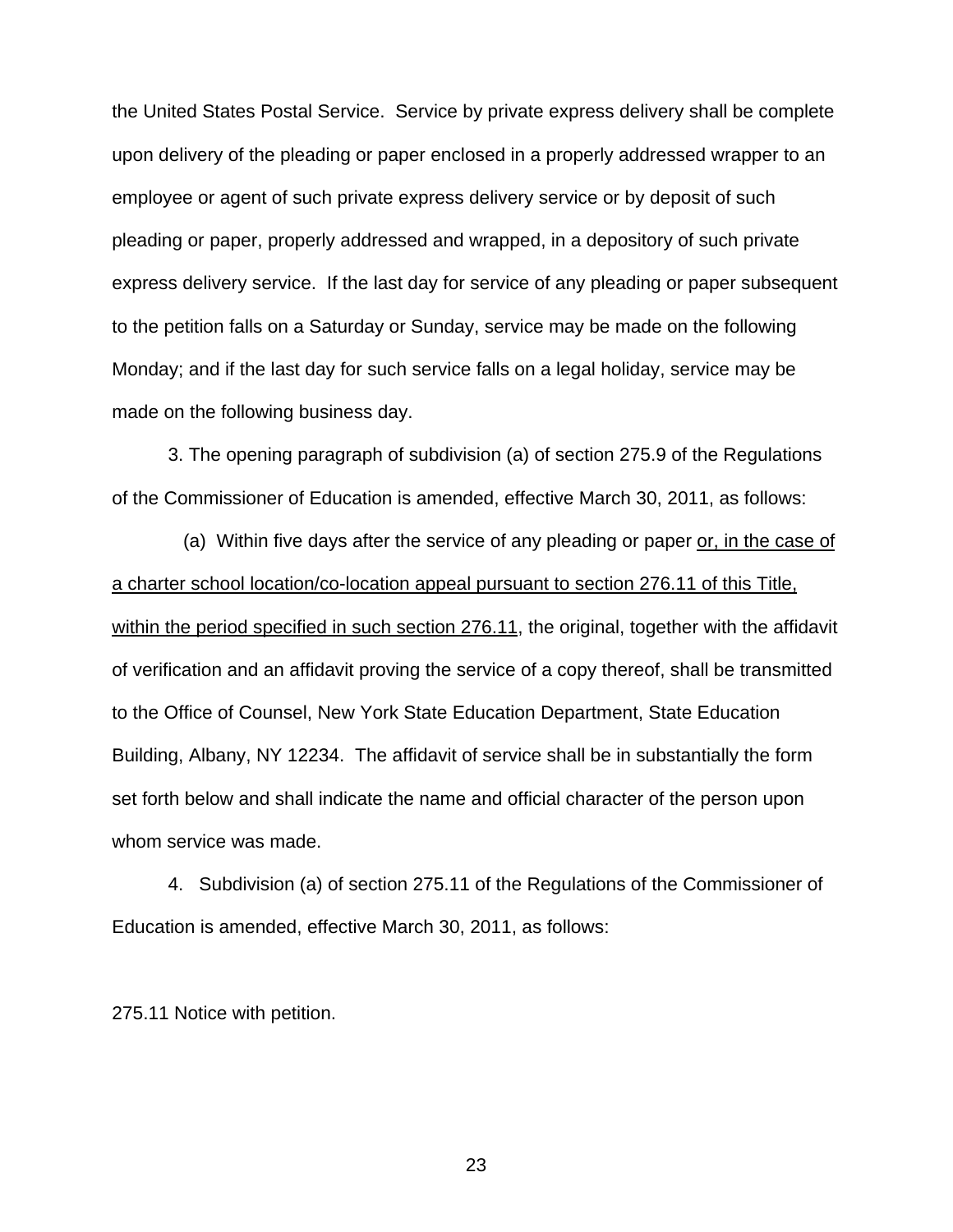(a) Each petition must contain the following notice, except that in the case of a charter school location/co-location appeal pursuant to section 276.11 of this Title, the petition must contain the notice prescribed in such section 276.11:

Notice:

 You are hereby required to appear in this appeal and to answer the allegations contained in the petition. Your answer must conform with the provisions of the regulations of the Commissioner of Education relating to appeals before the Commissioner of Education, copies of which are available at [www.counsel.nysed.gov](http://www.counsel.nysed.gov/) or from the Office of Counsel, New York State Education Department, State Education Building, Albany, NY 12234.

 If an answer is not served and filed in accordance with the provisions of such rules, the statements contained in the petition will be deemed to be true statements, and a decision will be rendered thereon by the commissioner.

 Please take notice that such rules require that an answer to the petition must be served upon the petitioner, or if the petitioner be represented by counsel, upon the counsel, within 20 days after the service of the appeal, and that a copy of such answer must, within five days after such service, be filed with the Office of Counsel, New York State Education Department, State Education Building, Albany, NY 12234.

5. Subdivision (a) of section 275.13 of the Regulations of the Commissioner of Education is amended, effective March 30, 2011, as follows:

(a) [Each] Except in the case of a charter school location/co-location appeal pursuant to section 276.11 of this Title, each respondent upon whom a copy of the petition has been served shall, within 20 days from the time of such service , answer the same, either by concurring in a statement of facts with the petitioner or by service in the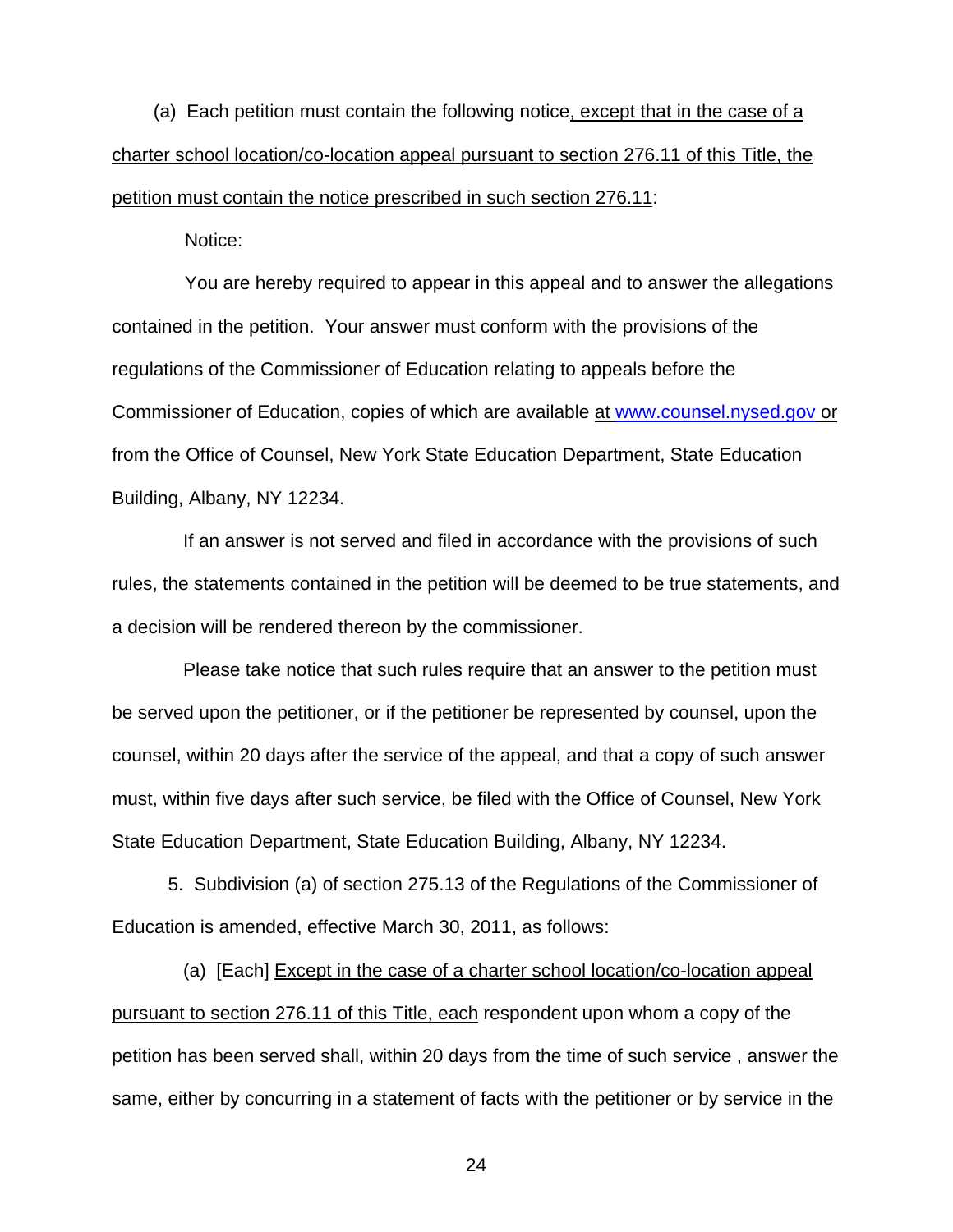manner set forth in section 275.8 (b) of this Part of an answer, together with all of respondent's affidavits, exhibits and other supporting papers. The date upon which personal service was made upon respondent shall be excluded in the computation of the 20-day period. The time to answer in a charter school location/co-location appeal pursuant to section 276.11 of this Title shall be governed by Education Law section 2853(3)(a-5) and such section 276.11.

 6. Subdivision (a) of section 275.14 of the Regulations of the Commissioner of Education is amended, effective March 30, 2011, as follows:

(a) The petitioner shall reply to each affirmative defense contained in an answer. The reply, together with any affidavits which shall be limited to support of such reply, shall be served within 10 days after service of the answer to which it responds in the manner set forth in section 275.8(b) of this Part ,except that a reply in a charter school location/co-location appeal pursuant to section 276.11 of this Title shall be served within the time prescribed by such section 276.11. If [the] an answer has been served by mail upon petitioner or petitioner's counsel, the date of mailing and the four days subsequent thereto shall be excluded in computing the 10-day period.

 7. Subdivision (d) of section 276.1 of the Regulations of the Commissioner of Education is added, effective March 30, 2011, as follows:

(d) The provisions of this section shall not apply to a charter school location/co-location appeal pursuant to section 276.11 of this Part.

 8. Subdivision (g) of section 276.2 of the Regulations of the Commissioner of Education is added, effective March 30, 2011, as follows

(g) The provisions of this section shall not apply to a charter school location/colocation appeal pursuant to section 276.11 of this Part.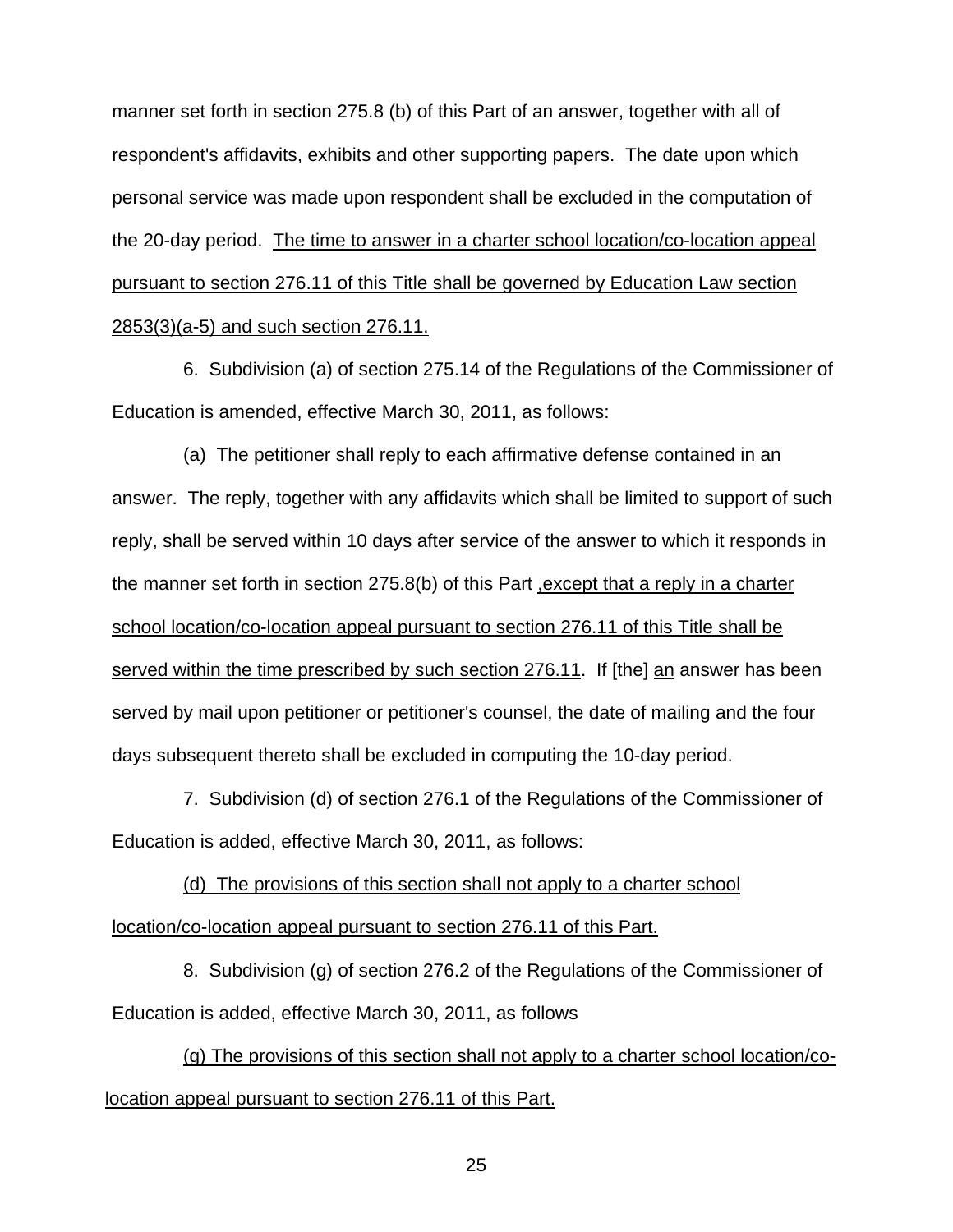9. Subdivision (a) of section 276.4 of the Regulations of the Commissioner of Education is amended, effective March 30, 2011, as follows:

 (a) Memoranda of law, consisting of the parties' arguments of law may be submitted by any party to an appeal, and may be requested by the commissioner's counsel or by the commissioner. The petitioner shall serve a copy of any memorandum of law upon every other party to the appeal in the manner provided by section 275.8(b) of this Title[,] and, except in the case of a charter school location/co-location appeal pursuant to section 276.11 of this Part, shall file such memorandum of law, with proof of service thereof in accordance with section 275.9 of this Title, within 20 days after service of the answer or 10 days after service of the reply, whichever is later. Each respondent shall serve a copy of any memorandum of law, upon every other party in the manner provided by section 275.8(b) of this Title[,] and, except in the case of a charter school location/co-location appeal pursuant to section 276.11 of this Part, shall file such memorandum of law with proof of service thereof in accordance with section 275.9 of this Title, within 30 days after service of the answer or 20 days after service of the reply, whichever is later. Where the answer is served upon petitioner or petitioner's counsel by mail, the date of mailing and the four days subsequent thereto shall be excluded in the computation of the 20-day period in which petitioner's memorandum of law must be served and filed. [Reply] Except in the case of a charter school location/co-location appeal pursuant to section 276.11 of this Part, reply memoranda will be accepted only with the prior approval of the commissioner. The commissioner, in his/her sole discretion, may permit the late filing of memoranda of law upon written application by a party, setting forth good cause for the delay and demonstrating the necessity of such memoranda to a determination of the appeal, together with proof of service of a copy of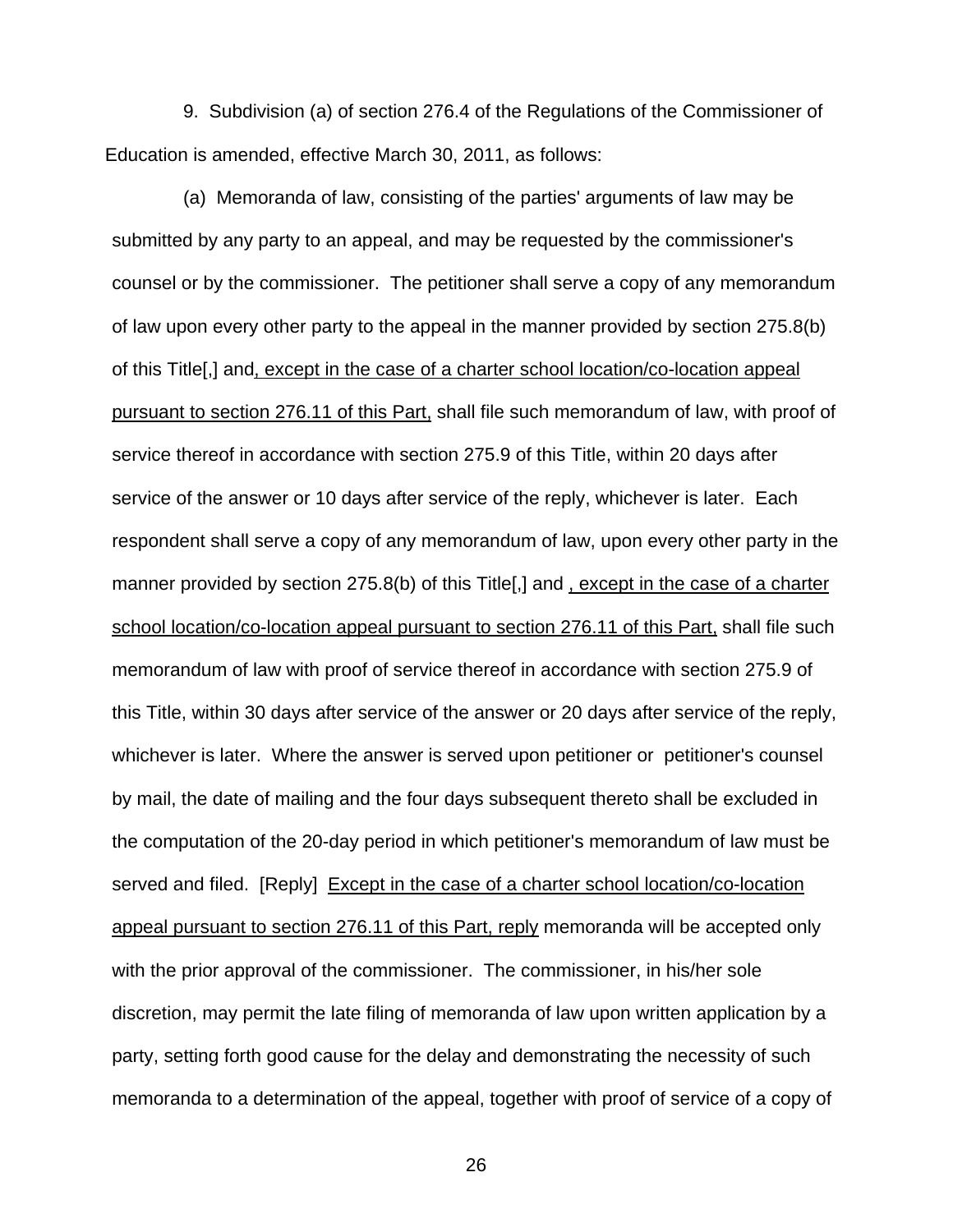such application upon all other parties to the appeal. In a charter school location/colocation appeal pursuant to section 276.11 of this Part, memoranda of law shall be served and filed in the manner prescribed in such section 276.11.

 10. Subdivision (c) of section 276.5 of the Regulations of the Commissioner of Education is added, effective March 30, 2011, as follows:

(c) The provisions of this section shall not apply to a charter school

location/co-location appeal pursuant to section 276.11 of this Part.

 11. Subdivision (f) of section 276.8 of the Regulations of the Commissioner of Education is added, effective March 30, 2011, as follows:

(f) The provisions of this section shall not apply to a charter school location/colocation appeal pursuant to section 276.11 of this Part.

 12. Section 276.11 of the Regulations of the Commissioner of Education is added, effective March 30, 2011, as follows:

§ 276.11. Procedures in a charter school location/co-location appeals pursuant to Education Law §2853(3).

(a) Definitions. As used in this section:

(1) "Board of education" means the Panel for Educational Policy of the City

School District of the City of New York.

(2) "Day" means business day.

(b) Applicability. (1) The procedures set forth in this section shall apply to

appeals pursuant to Education Law §2853(3)(a-5) from:

(i) final determinations of the board of education to locate or co-locate a charter school within a public school building;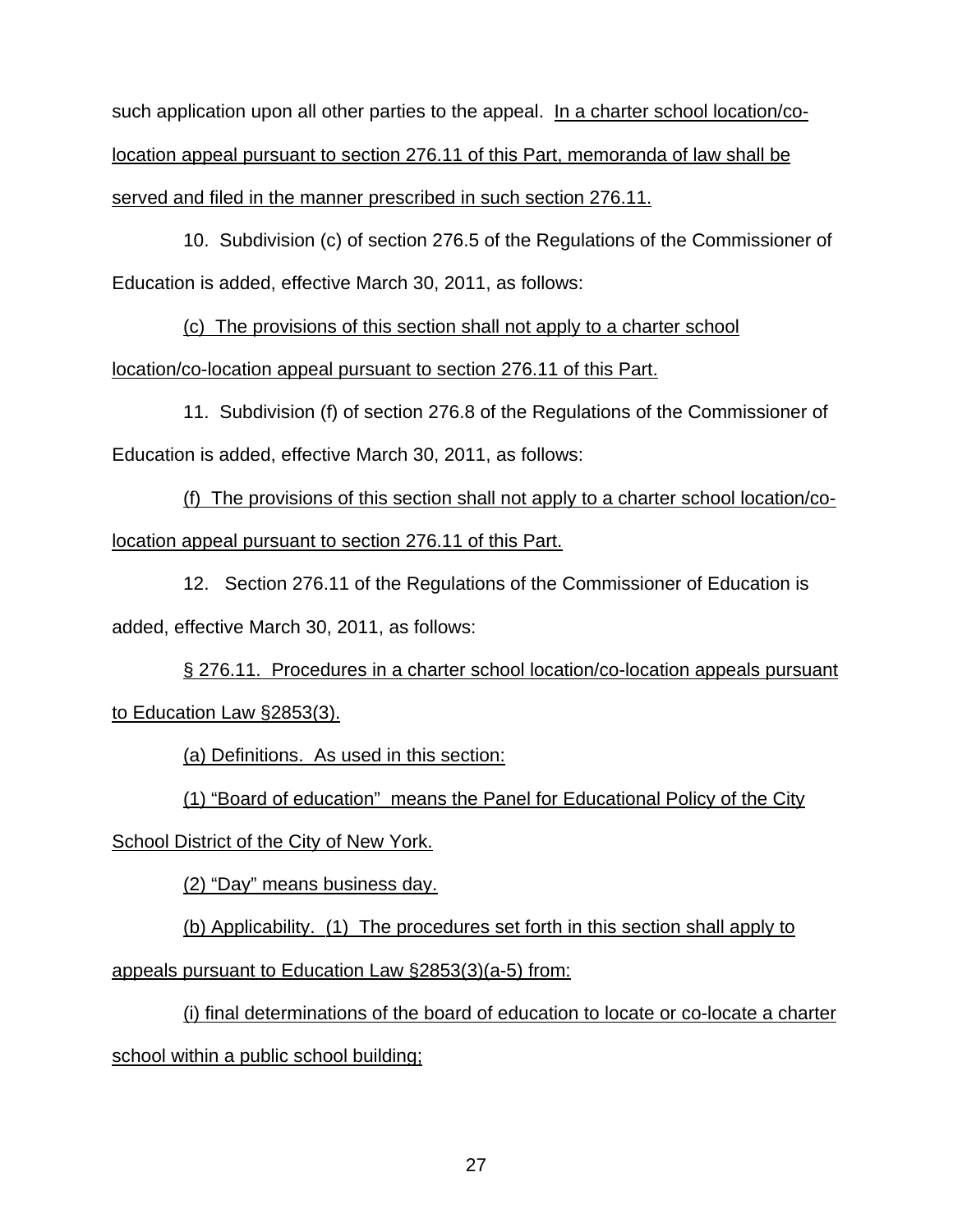(ii) the implementation of, and compliance with, the building usage plan developed pursuant to Education Law §2853(3)(a-3); and/or

(iii) revisions of such a building usage plan, relating to a proposal for the collaborative usage of shared resources and spaces between the charter school and the non-charter schools, on the grounds that such revision fails to meet the equitable access standard set forth in Education Law §2853(3)(a-3)(2)(B).

(2) Except as provided in this section, the procedures set forth in Part 275 of this Title and in this Part shall govern the practice in such appeals.

(3) The initiation of an appeal shall not, in and of itself, effect a stay of any proceedings on the part of respondent and a stay order shall not be available in an appeal pursuant to this section.

(c) Petition and Notice of Petition. (1) The petition shall be served in the manner prescribed in subdivision (a) of section 275.8 of this Title, together with all of petitioner's affidavits, exhibits and supporting papers and petitioner's memorandum of law, if any. The petition may not include any claims challenging actions other than those set forth in paragraph (1) of subdivision (b) of this section.

(2) The petition must contain the following notice: Notice of Petition in Charter School Location/Co-location Appeal pursuant to Education Law §2853(3):

You are hereby required to appear in this appeal and to answer the allegations contained in the petition. Your answer must conform with the provisions of the regulations of the Commissioner of Education relating to appeals before the Commissioner of Education, copies of which are available at [www.counsel.nysed.gov](http://www.counsel.nysed.gov/) or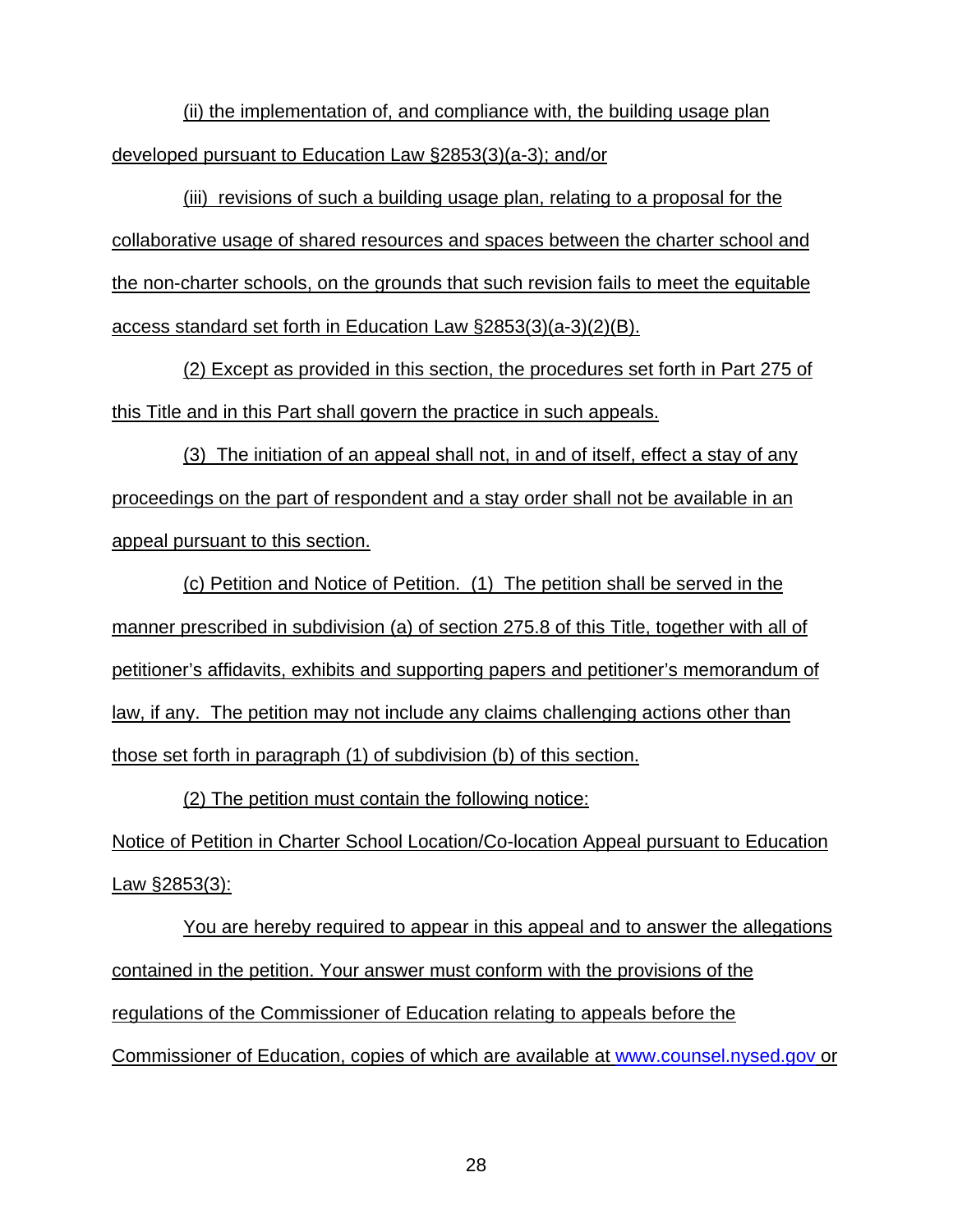from the Office of Counsel, New York State Education Department, State Education Building, Albany, NY 12234.

If an answer is not served and filed in accordance with the provisions of such rules, the statements contained in the petition will be deemed to be true statements, and a decision will be rendered thereon by the commissioner.

Please take notice that such rules require that an answer to the petition must be served upon the petitioner, or if the petitioner be represented by counsel, upon the counsel, within 10 business days after the service of the appeal, and that a copy of such answer must, within one business day after such service, be filed with the Office of Counsel, New York State Education Department, State Education Building, Albany, NY 12234.

(3) An appeal commenced by service of a petition that fails to contain the Notice of Petition required by paragraph (2) of this subdivision shall be deemed to be a non-expedited appeal pursuant to Education Law §310, Part 275 of this Title and this Part, and the provisions of this section shall not apply to such appeal.

(d) Filing and fee. The original of any pleading or paper served under this section, together with the affidavit of verification and an affidavit proving the service of a copy thereof, shall be transmitted to the Office of Counsel, New York State Education Department, State Education Building, Albany, NY 12234, by personal delivery, express mail delivery, or equivalent means reasonably calculated to assure receipt of such pleading or paper within one business day of such service. The affidavit of service shall be in substantially the form set forth in section 275.9 of this Title. The fee for filing of the petition shall be as provided in section 275.9(c) of this Title

(e) Subsequent pleadings and supporting papers.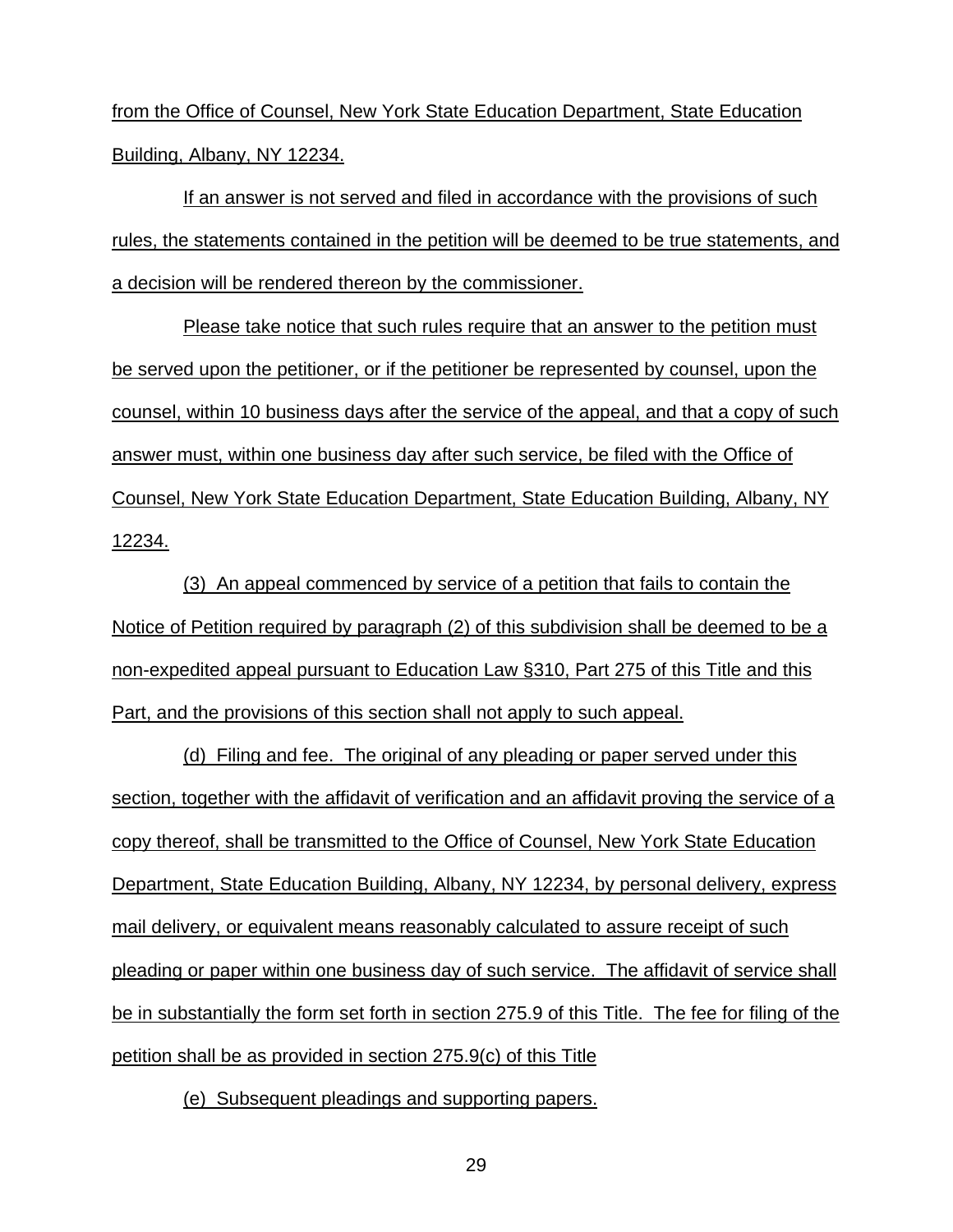(1) An answer shall be served within 10 days of service of the petition and a reply to each affirmative defense raised in the answer shall be served within two days of service of the answer; provided that the commissioner, in his/her sole discretion, may excuse a failure to serve an answer or reply within the time prescribed herein for good cause beyond the control of the requesting party. The reasons for such failure shall be set forth in the answer or reply.

(2) Service of all subsequent pleadings and supporting papers shall be made by personal delivery or next day delivery by express mail or a private express delivery service, in accordance with the provisions of section 275.8(b) of this Title; provided that, upon consent of the receiving party, service of subsequent pleadings and supporting papers may be made by electronic mail (e-mail) communication.

(f) Memoranda of law. Memoranda of law, consisting of the parties' arguments of law, may be submitted by any party to an appeal. The petitioner shall serve and file any memorandum of law with the petition, and respondent shall serve and file any memorandum of law with the answer. The petitioner shall serve and file any reply memorandum of law with the reply.

(g) Additional pleadings, affidavits, exhibits and other supporting papers. The commissioner may require the service and filing of pleadings, affidavits, exhibits and other supporting papers, in addition to those served in accordance with sections 275.8, 275.13, 275.14 of this Title and with this section, upon such terms and conditions as the commissioner may specify.

(h) Dismissal of claims. Any claims included in the petition in a charter school location/co-location appeal in violation of paragraph (1) of subdivision (c) of this section shall be dismissed by the Commissioner without prejudice to commencing a non